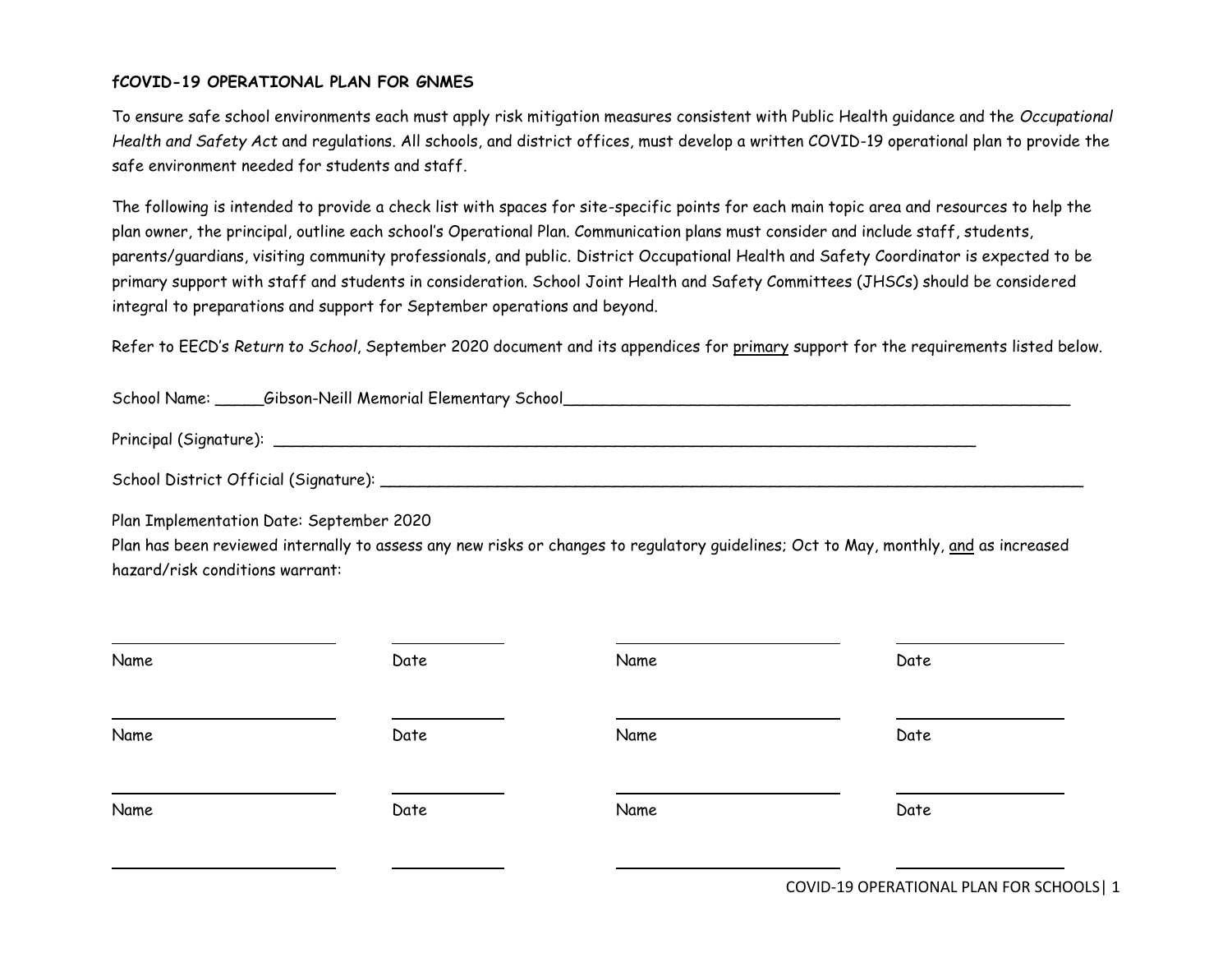Name Date Name Date

### **RATIONALE – Effective Risk Mitigation – Infection and Prevention Controls**

The best prevention controls in a workplace are achieved by first focusing on recommended physical distancing and taking every reasonable step to configure the physical site to apply an appropriate physical distance between people. All must practice appropriate hand hygiene and respiratory etiquette. Once all reasonable options in this category have been exhausted, move to engineering controls (e.g., barriers) and conduct the same exercise, then administrative controls (directives), and so on until personal protective equipment (PPE) as a final step, if required.

In addition to the guidelines and regulations, everyone in the school is responsible for ensuring their own safety and the safety of all others.

Visible signage with clear messaging is a key component to effective on-site communication regarding the prevention and control of COVID-19.

| <b>Communications</b>                                                                              | Resources<br>(Examples, Templates, Guidance Documents)                                                                                                                                                                                                                                                                                                                                                                                             | <b>Status</b><br>(Done, In<br>Progress,<br>Not<br>Started,<br>$N/A$ ) |
|----------------------------------------------------------------------------------------------------|----------------------------------------------------------------------------------------------------------------------------------------------------------------------------------------------------------------------------------------------------------------------------------------------------------------------------------------------------------------------------------------------------------------------------------------------------|-----------------------------------------------------------------------|
| <b>Communications</b>                                                                              |                                                                                                                                                                                                                                                                                                                                                                                                                                                    |                                                                       |
| Communicate operational<br>strategies, provide orientation<br>to school personnel and<br>students. | School personnel: The operational plan will be sent to school personnel via e-mail<br>upon district approval of the plan. Staff will be asked to read the plan to<br>familiarize themselves. On the first day of work, a virtual meeting will be held to<br>review the plan with staff.<br>The plan will be reviewed with staff who do not return to work on August 31 in<br>small groups or individually on their first day of reporting to work. |                                                                       |

The K-12 *Return to School September 2020* document is the comprehensive and first reference point for this document.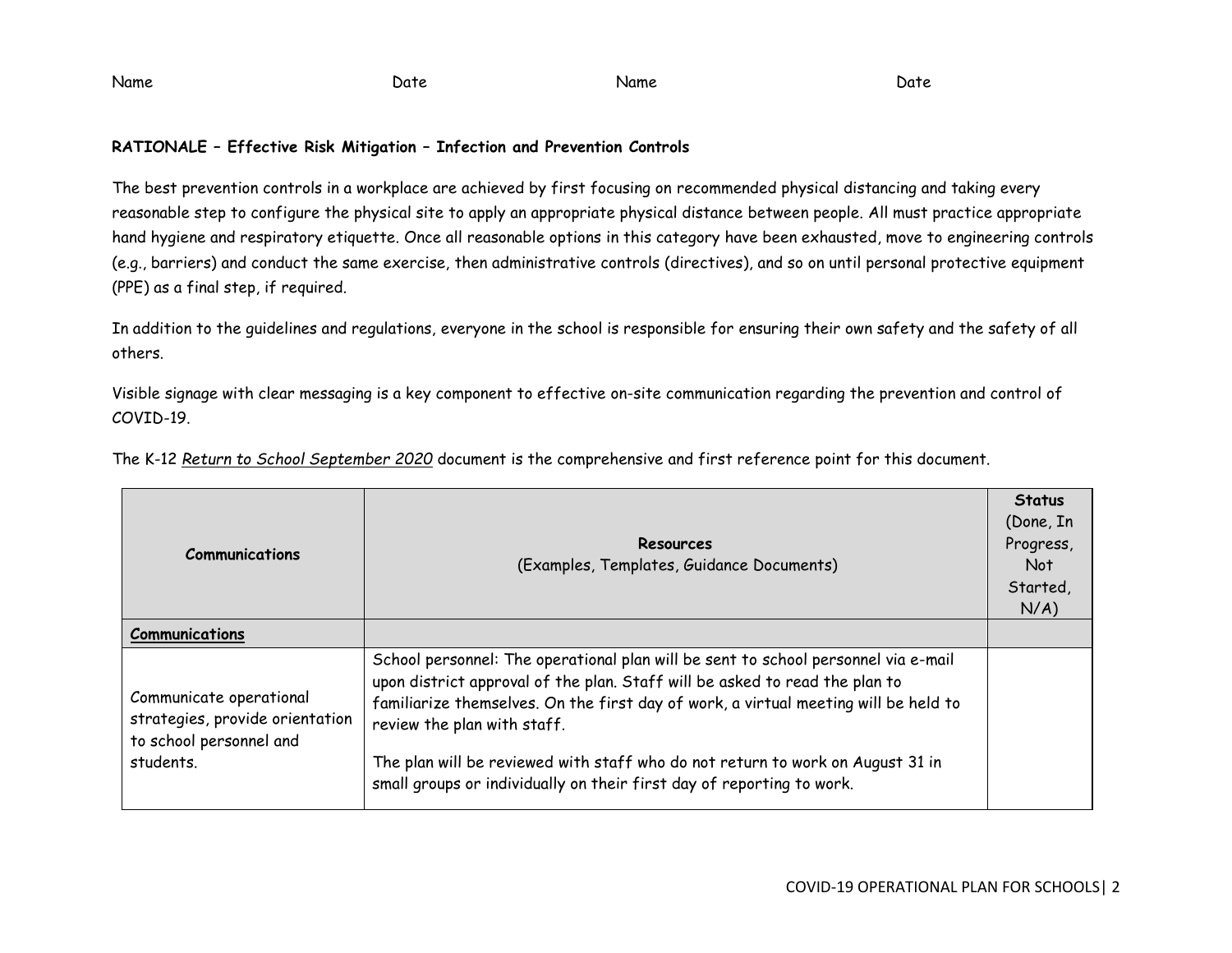|                                                                                         |                                                                                                                      | Students: The operational plan will be communicated to students by homeroom<br>teachers. In order to ensure that students are fully aware of the plan, students<br>will return to school on a staggered entry basis as per the following table.                                                                                               |  |
|-----------------------------------------------------------------------------------------|----------------------------------------------------------------------------------------------------------------------|-----------------------------------------------------------------------------------------------------------------------------------------------------------------------------------------------------------------------------------------------------------------------------------------------------------------------------------------------|--|
|                                                                                         | Date                                                                                                                 | Portion of Studetns                                                                                                                                                                                                                                                                                                                           |  |
|                                                                                         | September 8                                                                                                          | $\frac{1}{2}$ students k-5                                                                                                                                                                                                                                                                                                                    |  |
|                                                                                         | September 9                                                                                                          | $\frac{1}{2}$ students k-5                                                                                                                                                                                                                                                                                                                    |  |
|                                                                                         | September 10                                                                                                         | All Students k-5                                                                                                                                                                                                                                                                                                                              |  |
|                                                                                         | September 11                                                                                                         | All students k-5                                                                                                                                                                                                                                                                                                                              |  |
| Communicate operational<br>strategies, provide orientation<br>to visiting professionals | summary that is explicit for visiting professionals.<br>coming into the building.)<br>Attach to Aesop notifications. | The plan will be reviewed with visiting professionals the first time they enter the<br>building during the 2020 - 2021 school year. In addition, they will be given a<br>The summary as well as the complete plan will be e-mailed in advance of a visiting<br>professional entering the building. (This includes substitute teachers who are |  |
| Communicate operational<br>strategies to parent/caregiver<br>and school community.      | <b>District Communications</b>                                                                                       | School based - Summary on the school website and Facebook page<br>Classroom based - Teachers will send summary to each family                                                                                                                                                                                                                 |  |

#### **Communication Strategies:**

Describe how school operational strategies are being communicated.

Once the plan is approved, a summary of the plan will be posted to our website and facebook page. Parents/caregivers will be asked to send questions to the school through voice messages or through e-mail (using our school e-mail). Parents/caregivers who have additional concerns will be asked to call the school and speak to an administrator.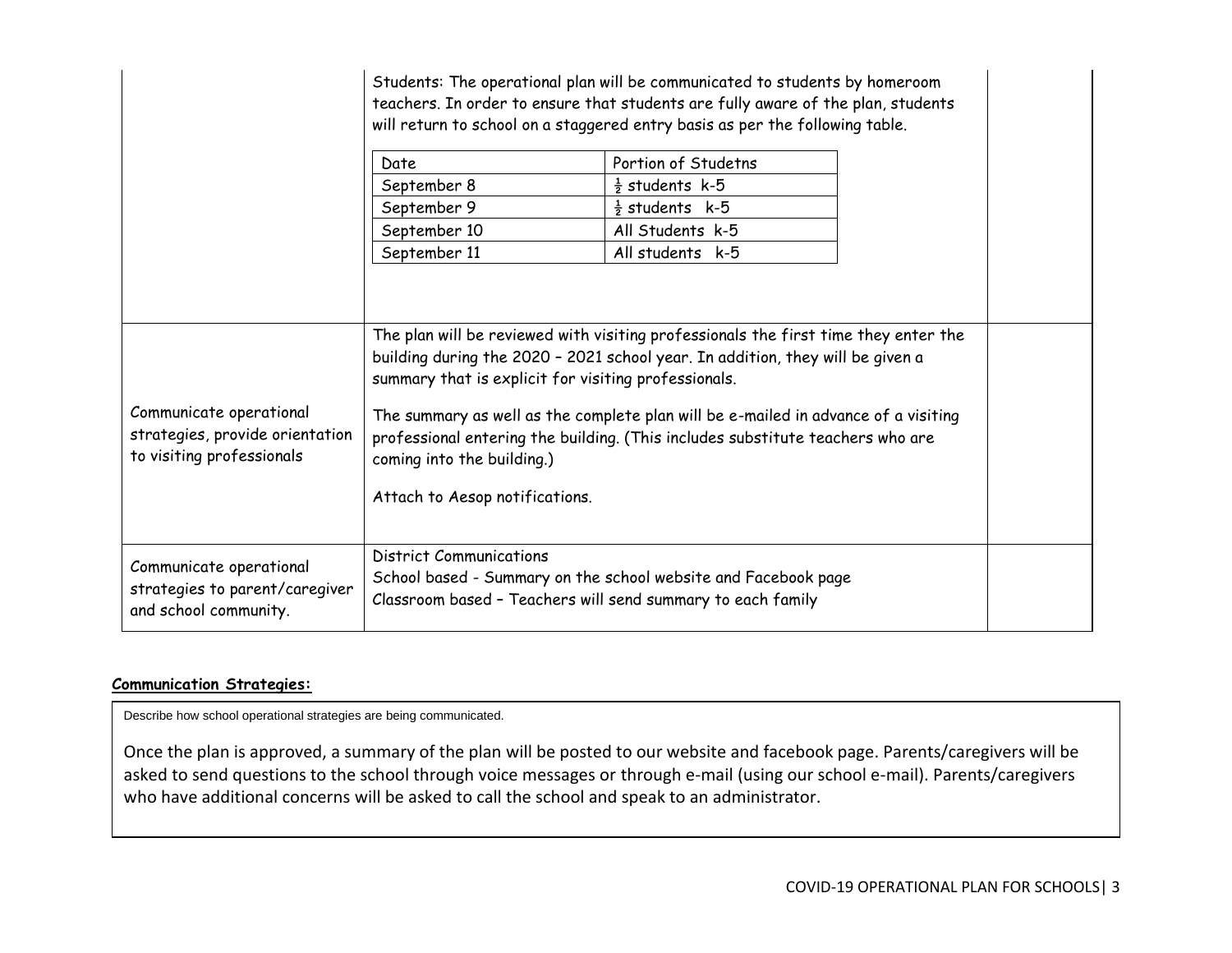| <b>Building Access</b>                                                                          | Resources<br>(Examples, Templates, Guidance Documents)                                                                                                                                                                                                                                                                                                                                                                                                                                                                                                                                                                                                                                                                                                                                                                                                                                                                                                                                                                                                                                                                                                                                                                                                                                                                                                                                                                                                                                                                                                                                                                                                     | <b>Status</b><br>(Done, In<br>Progress,<br>Not<br>Started,<br>N/A) |
|-------------------------------------------------------------------------------------------------|------------------------------------------------------------------------------------------------------------------------------------------------------------------------------------------------------------------------------------------------------------------------------------------------------------------------------------------------------------------------------------------------------------------------------------------------------------------------------------------------------------------------------------------------------------------------------------------------------------------------------------------------------------------------------------------------------------------------------------------------------------------------------------------------------------------------------------------------------------------------------------------------------------------------------------------------------------------------------------------------------------------------------------------------------------------------------------------------------------------------------------------------------------------------------------------------------------------------------------------------------------------------------------------------------------------------------------------------------------------------------------------------------------------------------------------------------------------------------------------------------------------------------------------------------------------------------------------------------------------------------------------------------------|--------------------------------------------------------------------|
| <b>Building Access</b>                                                                          |                                                                                                                                                                                                                                                                                                                                                                                                                                                                                                                                                                                                                                                                                                                                                                                                                                                                                                                                                                                                                                                                                                                                                                                                                                                                                                                                                                                                                                                                                                                                                                                                                                                            |                                                                    |
| Controls are in place to prevent<br>the public from freely accessing<br>the operational school. | On the first day of school for their child, the k students and the new to<br>GNMES parent/caregiver will be permitted to enter the building with their<br>child through the main entrance or K entrance of the building.<br>The number of people entering the building will be monitored to ensure that<br>appropriate physical distancing can occur. Parents/caregivers of K students will<br>be asked to exit through the door on that wing. All parents will be required to<br>wear a mask.<br>After the first day of school - parents and caregivers will not be permitted to<br>enter the school unless they have a scheduled appointment or prior approval by<br>administration.<br>Parents/caregivers will be notified that contact with school personnel will be<br>through phone and/or virtual means. In person meetings with<br>parents/caregivers will be by appointment only and masks will be required.<br>Parents/caregivers who are picking students up will be asked to write a note<br>(email, text, E-message, or paper) to the homeroom teacher and/or call the<br>office. The teacher will provide this information to the office. The note will<br>indicate what time the student(s) is to be picked up and by whom. When the<br>parent/caregiver arrives at the school the parent/caregiver will be asked to call<br>the main school line 453-5429 to indicate that they have arrived.<br>Parents/caregivers without a cell phone will be asked to ring the bell at the<br>school. The administrative assistant will ask who the parent/caregiver is picking<br>up. The student will be sent up from the appropriate classroom. The |                                                                    |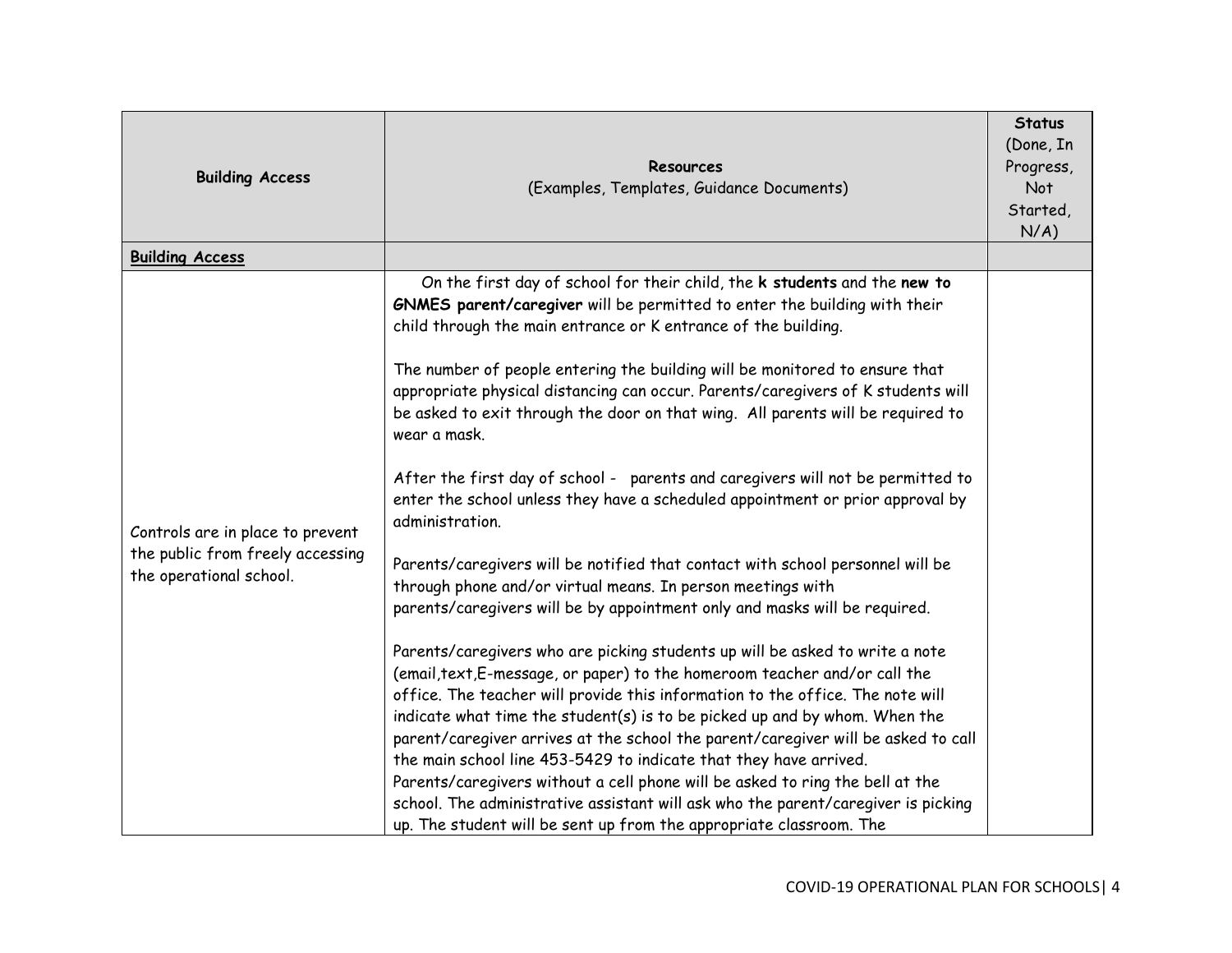|                                                                                                                                                   | administrative assistant will walk the student to the main entrance and record<br>who picked up the child and the time that the child left.<br>Students who arrive at school following the opening of school will be permitted<br>into the building by the administrative assistant.<br>The administrative assistant will record when the child arrived as well as the<br>reason the child was late.<br>Passive screening will be expected by all who enter the building<br>Visitors who have permission to come into the school will be required to wear a<br>mask.                                                                                                                                                                                                                                                                                |  |
|---------------------------------------------------------------------------------------------------------------------------------------------------|-----------------------------------------------------------------------------------------------------------------------------------------------------------------------------------------------------------------------------------------------------------------------------------------------------------------------------------------------------------------------------------------------------------------------------------------------------------------------------------------------------------------------------------------------------------------------------------------------------------------------------------------------------------------------------------------------------------------------------------------------------------------------------------------------------------------------------------------------------|--|
| Procedures are in place to reduce<br>congestion and follow physical<br>distancing requirements during<br>the school start and dismissal<br>times. | Each student will be required to wear a mask during arrival and dismissal<br>times. They can remove their mask once they are in their classroom.<br>K - 5 students will enter the school through the doors nearest their classroom<br>after rescesses, hang their belongings on their hooks and proceed directly to<br>their classroom. The homeroom teachers will monitor this. Homeroom teachers<br>will be asked to ensure that students have all belongings on hooks/shelves<br>and/or in lockers with nothing left on the floor to allow easy<br>cleaning/disinfecting of the area. This process will be repeated in reverse at<br>the end of the day. Once students have their belongings they will proceed<br>outside.<br>Each classroom teacher will walk their bubble out to the busses ensuring they<br>keep 2 meters from other bubbles. |  |
| Provide COVID controls for staff<br>working outside of the classroom.<br>Consider staff, students, visiting<br>professionals, parents/guardians,  | Teachers/visiting professionals working with groups of students outside the<br>classroom (ie. Resource/guidance/EA) will keep a log of where they have been.<br>Maintain 2 meter distance, use hand sanitizer.                                                                                                                                                                                                                                                                                                                                                                                                                                                                                                                                                                                                                                      |  |
| and community members.                                                                                                                            | Use plastic barriers where possible or wear a mask.                                                                                                                                                                                                                                                                                                                                                                                                                                                                                                                                                                                                                                                                                                                                                                                                 |  |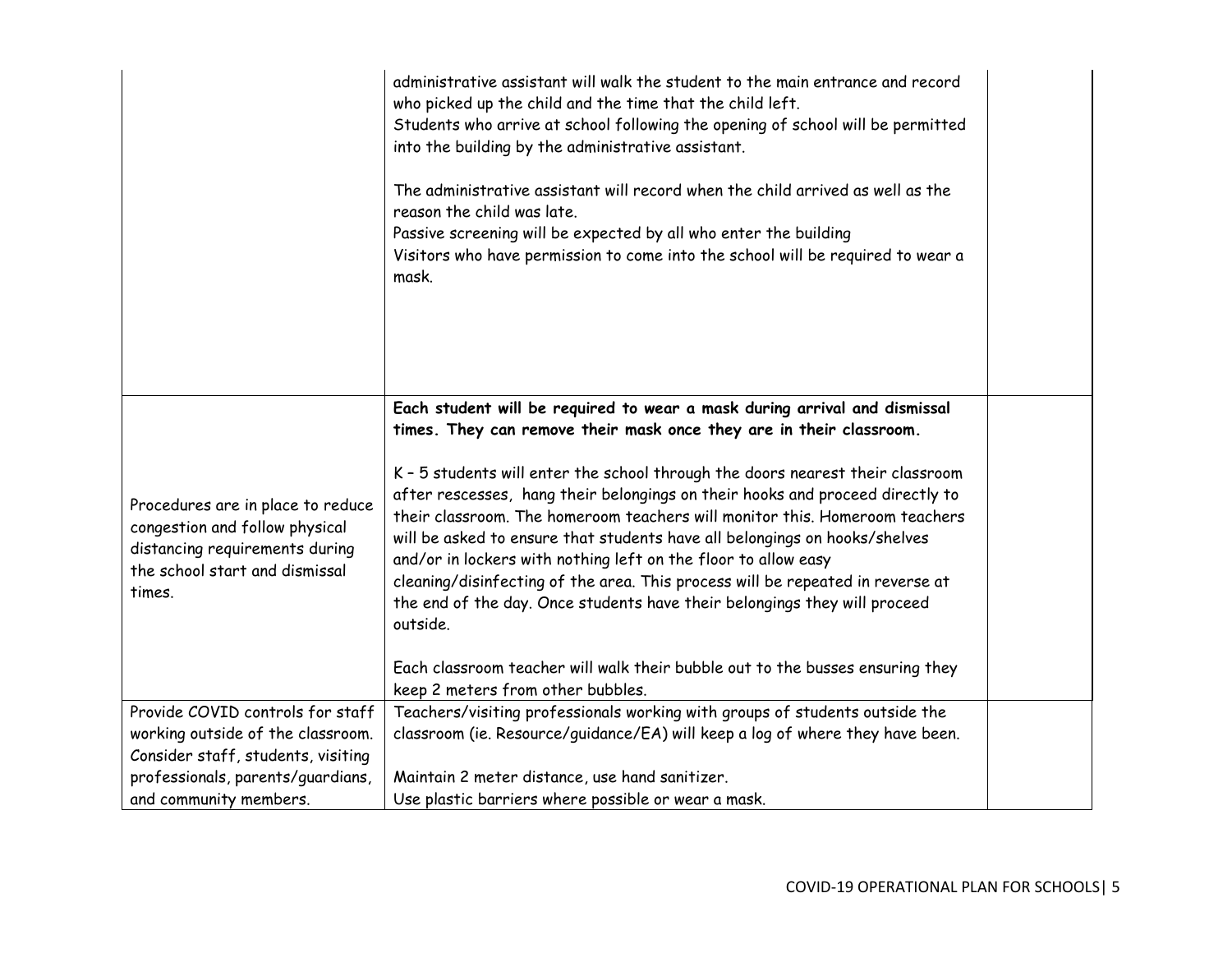| All other people working outside of classrooms will be provided with sanitizing<br>spray and cloths to sanitize items/areas as necessary. This includes all<br>programming rooms.                                                                                                                                                                                                                                                                                           |  |
|-----------------------------------------------------------------------------------------------------------------------------------------------------------------------------------------------------------------------------------------------------------------------------------------------------------------------------------------------------------------------------------------------------------------------------------------------------------------------------|--|
| Sanitization kits for adults use will be placed in common areas as needed.                                                                                                                                                                                                                                                                                                                                                                                                  |  |
| Resource Area - Small group work will be limited to students who are in the<br>same class. Between working with students' chairs, tables and any areas touched<br>by the student(s) must be cleaned with appropriate solution. Students must<br>have their own materials to work with. If the same students will be working in<br>the area often, materials that are kept in that area for students are to be kept<br>in sealed containers.                                 |  |
| Guidance Area - Small group work will be limited to students who are in the<br>same class. Between each meeting with students chairs, tables and any areas<br>touched by the student(s) must be cleaned with appropriate solution.<br>Chairs/furniture is guidance area is to be kept to a minimum.                                                                                                                                                                         |  |
| SLP - the SLP will be required to follow PPE protocol when working with a<br>student. Each student must have their own set of materials to work with. These<br>are to be kept in separate enclosed containers properly identified by student.<br>Between students, chairs, tables and any areas touched by the student must be<br>cleaned with cleaning solution provided. They will be required to pick up a<br>sanitization kit from the office upon arrival.             |  |
| APSEA WORKER - the APSEA Worker will be required to follow PPE protocol<br>when working with a student. Each student must have their own set of materials<br>to work with. These are to be kept in separate enclosed containers properly<br>identified by student. Between students, chairs, tables and any areas touched<br>by the student must be cleaned with appropriate solution. They will be required<br>to pick up a sanitization kit from the office upon arrival. |  |
| District Personnel meeting with GNMES Staff - When a distance of 2 m cannot<br>be maintained masks will be required. If appropriate physical distancing can be<br>maintained, masks will not be required unless district staff have been in another<br>school prior to arriving at GNMES.                                                                                                                                                                                   |  |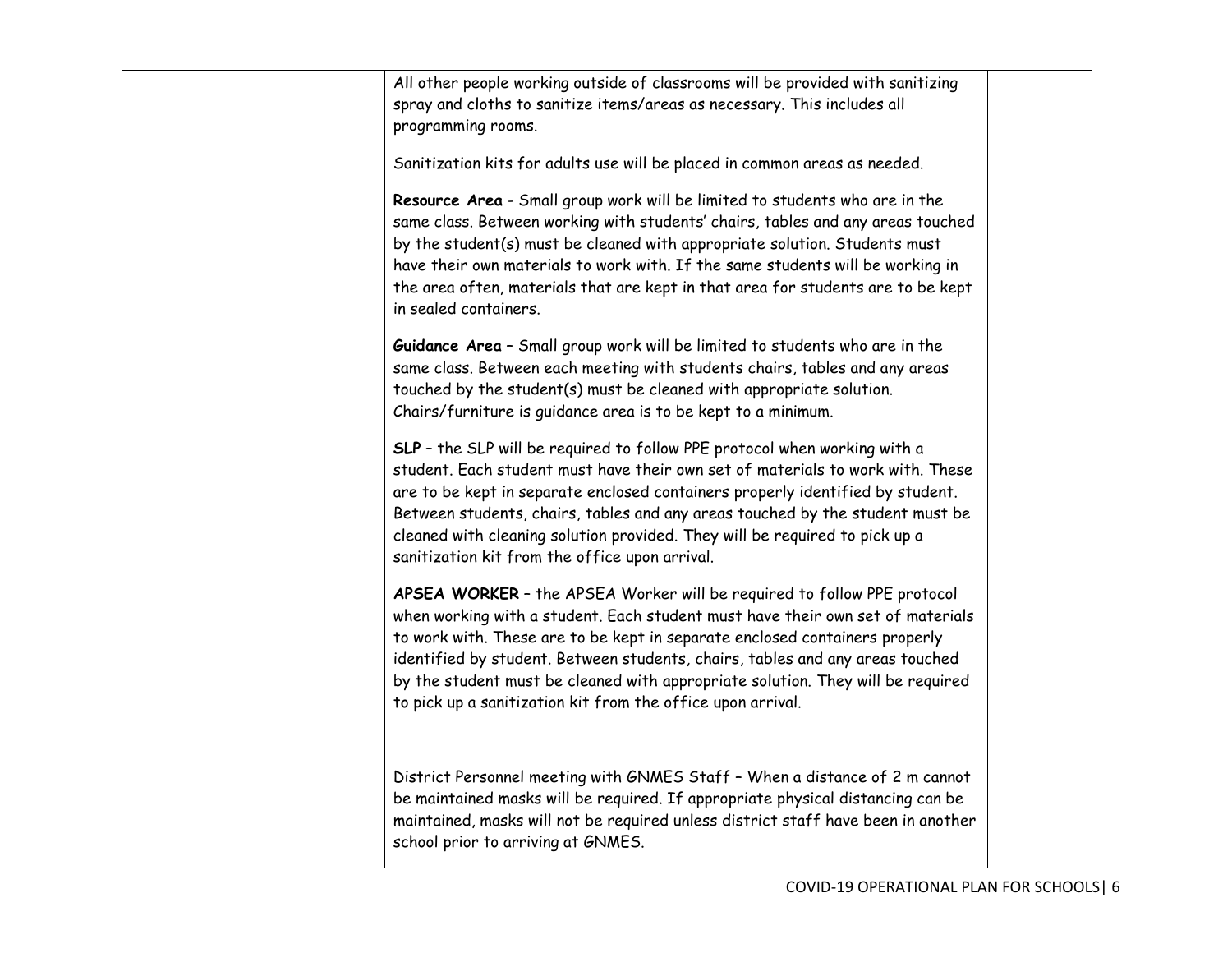#### **Building Access:**

Describe how access to the school is being controlled and communicated. All usual security measures must be maintained. E.g., use visitor logs.

Once the plan is approved, a summary of the plan will be posted to our website and Facebook page. Parents/caregivers will be asked to send questions to the school through voice messages or through e-mail. Parents/caregivers who have additional concerns will be asked to call the school and speak to an administrator.

| <b>Risk Assessment</b>                                                                                                                                             | Resources<br>(Examples, Templates, Guidance Documents)                                                                                                                                                                                                                                                                                                                      | <b>Status</b><br>(Done, In<br>Progress,<br>Not<br>Started,<br>$N/A$ ) |
|--------------------------------------------------------------------------------------------------------------------------------------------------------------------|-----------------------------------------------------------------------------------------------------------------------------------------------------------------------------------------------------------------------------------------------------------------------------------------------------------------------------------------------------------------------------|-----------------------------------------------------------------------|
| <b>Risk Assessment</b>                                                                                                                                             | Risk Assessment Guideline Health Canada                                                                                                                                                                                                                                                                                                                                     |                                                                       |
| Complete a risk assessment within<br>the school to determine the risks<br>and identify various controls<br>necessary to mitigate the risk of<br>COVID-19 exposure. | <b>OHS Coordinators</b><br>Risk Mitigation Tool for Child and Youth Settings Operating During Pandemic<br><b>Risk Mitigation Tool</b>                                                                                                                                                                                                                                       |                                                                       |
| Determine the physical isolation<br>elements for people showing signs of<br>illness in the operational plan for<br>your school.                                    | Student will be given a mask to wear if they do not have their own.<br>They will sit at a cafeteria table until they are picked up.<br>The table will be sanitized after the student leaves.<br>Parent will be requested to contact 811<br>If testing is not required -Students can return once fever with no<br>medications and other symptoms have resolved for 24 hours. |                                                                       |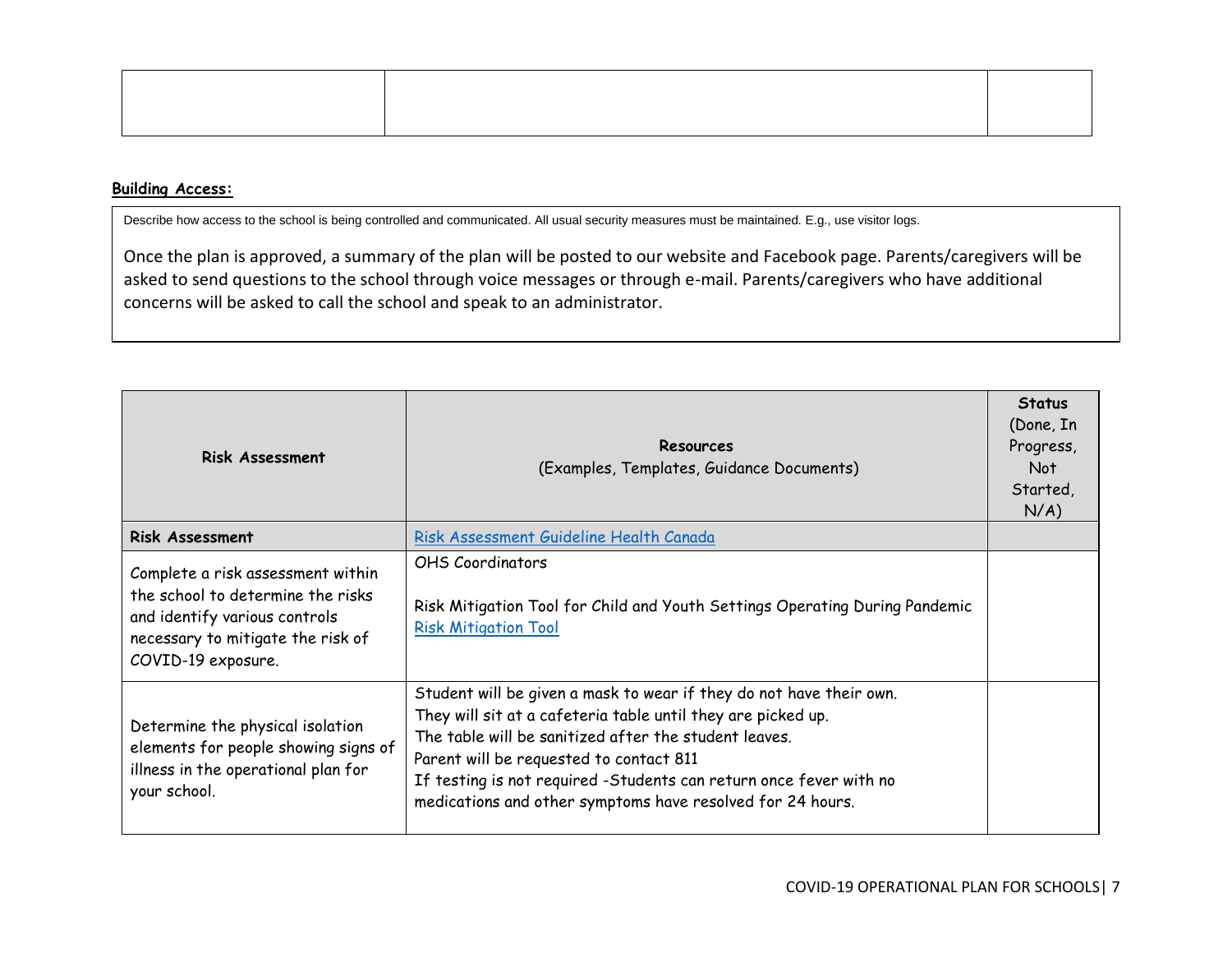| <b>Physical Distancing</b>                                                                             | <b>Resources</b><br>(Examples, Templates, Guidance Documents)                                                                                                                                                                                                                                                                                                                                                                | <b>Status</b><br>(Done, In<br>Progress,<br>Not<br>Started,<br>N/A) |
|--------------------------------------------------------------------------------------------------------|------------------------------------------------------------------------------------------------------------------------------------------------------------------------------------------------------------------------------------------------------------------------------------------------------------------------------------------------------------------------------------------------------------------------------|--------------------------------------------------------------------|
| Implement physical distance protocol.                                                                  | Provide COVID controls for the classroom:<br>Hand sanitizing stations will be provided in all classrooms. Staff are                                                                                                                                                                                                                                                                                                          |                                                                    |
| • Arrange furniture to promote the<br>physical distancing requirements.<br>(Include a reception area). | encouraged to maintain a 1 m distance between themselves and students.<br>Students should use personal belongings. There should be little or no sharing<br>of items between students. (Additional manipulatives for subjects will be<br>provided as required.) If sharing is required, sanitization of items will be<br>completed as per this plan.<br>Staff are encouraged to keep windows in the classroom open as much as |                                                                    |
| • Provide visual cues on floor,<br>indicate directional movement<br>where appropriate, "no-stopping"   |                                                                                                                                                                                                                                                                                                                                                                                                                              |                                                                    |
| areas in narrow hallways, etc.                                                                         | possible. When possible, teachers are encouraged to take students outside<br>to learn. (Teachers will notify the office that they are not in their<br>classroom and where on the property they will be.)                                                                                                                                                                                                                     |                                                                    |
| Determine if installation of                                                                           | Library - students will wear a mask and sanitize their hands upon entry and<br>exit of the library. Tables and other high touch areas will be cleaned<br>sanitized 3 times a day by librarian and designate.                                                                                                                                                                                                                 |                                                                    |
| physical barriers, such as<br>partitions, is feasible.                                                 | Music Room - students will wear a mask and sanitize their hands upon entry<br>and exit of the music room. Chairs and floor area will be cleaned sanitized<br>after each class by music teacher and designate. Some classes will remain in<br>their classes and the music teacher will travel between classes.                                                                                                                |                                                                    |
|                                                                                                        | Phys Ed - Gyms- students will wear a mask and sanitize their hands upon<br>entry and exit of the gym. Floor area will be cleaned sanitized 3 times a day<br>by designate. All equipment used will be sanitized after each class.                                                                                                                                                                                             |                                                                    |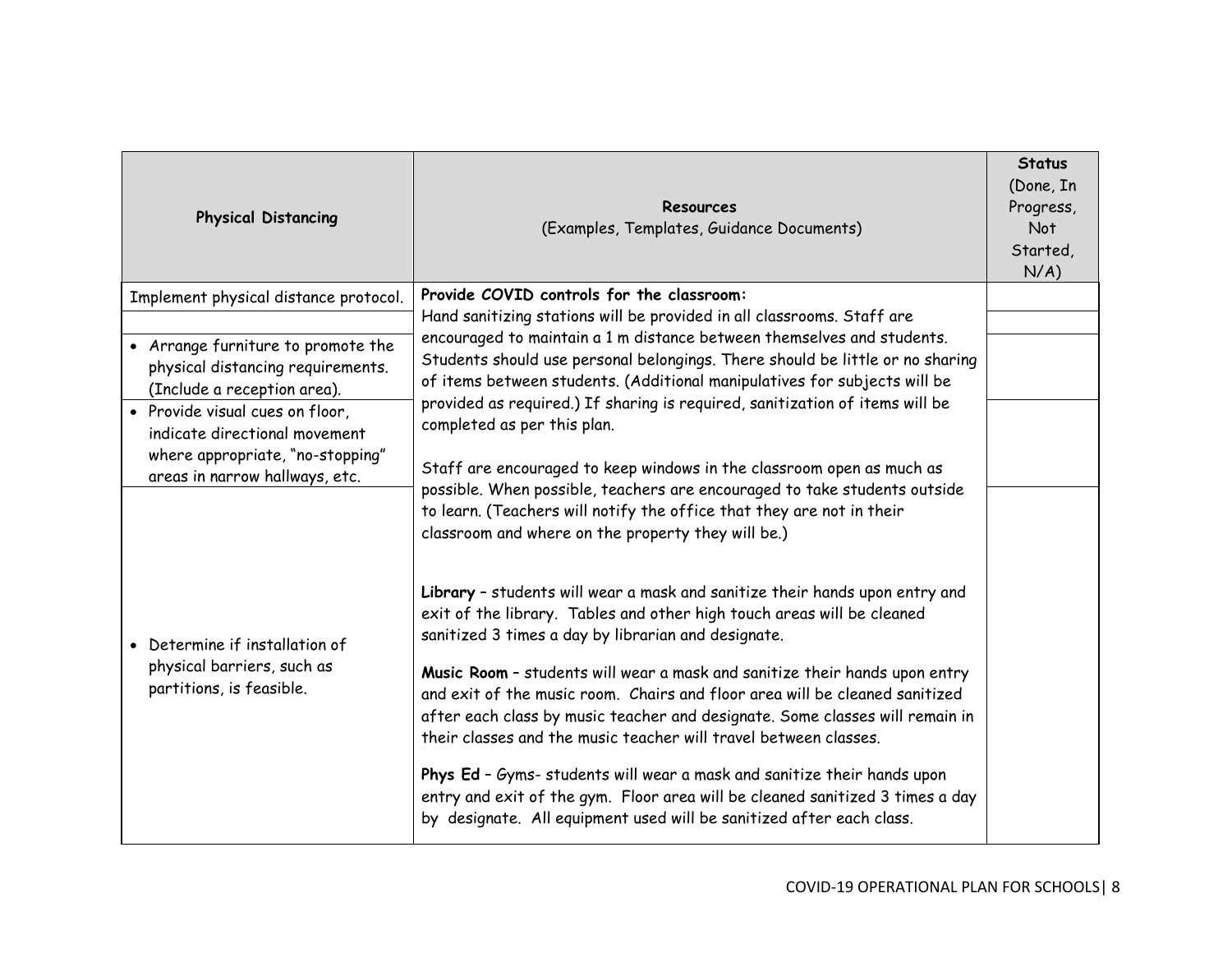|                                                                                                                                                                                                                                                                                                                                                                                    | Changing Rooms - The changing rooms will not be used during the 2020 -<br>2021 school year for classes. Students who are in Phys. Ed. classes must go<br>to the washroom one at a time. Allowing students washroom breaks during<br>Phys. Ed. will be discouraged.<br>Hallways - directional signs and visual cues will be used where needed.                                                                                                                                                                                                                                                                                                                                                                                                                                                                                                                                                                                                                                                                                                                                                                                                                                                                                                                                                                                                                                                                                                                                                                                                                                                                                                                         |  |
|------------------------------------------------------------------------------------------------------------------------------------------------------------------------------------------------------------------------------------------------------------------------------------------------------------------------------------------------------------------------------------|-----------------------------------------------------------------------------------------------------------------------------------------------------------------------------------------------------------------------------------------------------------------------------------------------------------------------------------------------------------------------------------------------------------------------------------------------------------------------------------------------------------------------------------------------------------------------------------------------------------------------------------------------------------------------------------------------------------------------------------------------------------------------------------------------------------------------------------------------------------------------------------------------------------------------------------------------------------------------------------------------------------------------------------------------------------------------------------------------------------------------------------------------------------------------------------------------------------------------------------------------------------------------------------------------------------------------------------------------------------------------------------------------------------------------------------------------------------------------------------------------------------------------------------------------------------------------------------------------------------------------------------------------------------------------|--|
| Evaluate the risk of individuals/class<br>bubbles coming closer than one<br>metre, or two metres in common<br>areas at the high school level.<br>Stairwells, entry and exit points and<br>narrow hallways can present<br>challenges. Consider implementing<br>one-way traffic zones where<br>possible, e.g., one stairwell for<br>walking up, a different one for<br>walking down. | The risk assessment within the school is as follows:<br>• Students will have interactions with 1 - 6 with people outside the<br>bubble.<br>• Students will have interactions with others at less than 2 m.<br>• Students will have prolonged interactions with others not in their<br>bubble (longer than 15 minutes).<br>The classroom setting is primarily indoors.<br>Students have frequent contact with high-touch surfaces.<br>• Some school personnel and students belong to high risk groups<br>and/or reside with someone belonging to a high-risk group.<br>Mitigating factors to address the risks are as follows:<br>Students will wear their mask if they are not with their bubble<br>$\bullet$<br>• Hallways are wide and will be able to maintain physical distance in<br>the main buildings.<br>Students will wear their masks to the washroom or the classroom<br>teacher will take the whole bubble to the washroom periodically.<br>• Students will be taught by parents and teachers to follow hygiene<br>practices such as frequent hand hygiene, respiratory etiquette,<br>physical distancing and identifying when they are feeling ill and<br>staying home. This information will be reviewed, daily to weekly as<br>required to ensure all students are following these practices.<br>· High touch surfaces will be sanitized as per district guidelines.<br>• Students and school personnel will have access to hand sanitizing<br>stations.<br>Supplies are available to school personnel for sanitizing items.<br>• Supplies are available to students and staff to practice hygiene<br>(hand hygiene supplies, tissues, waste baskets). |  |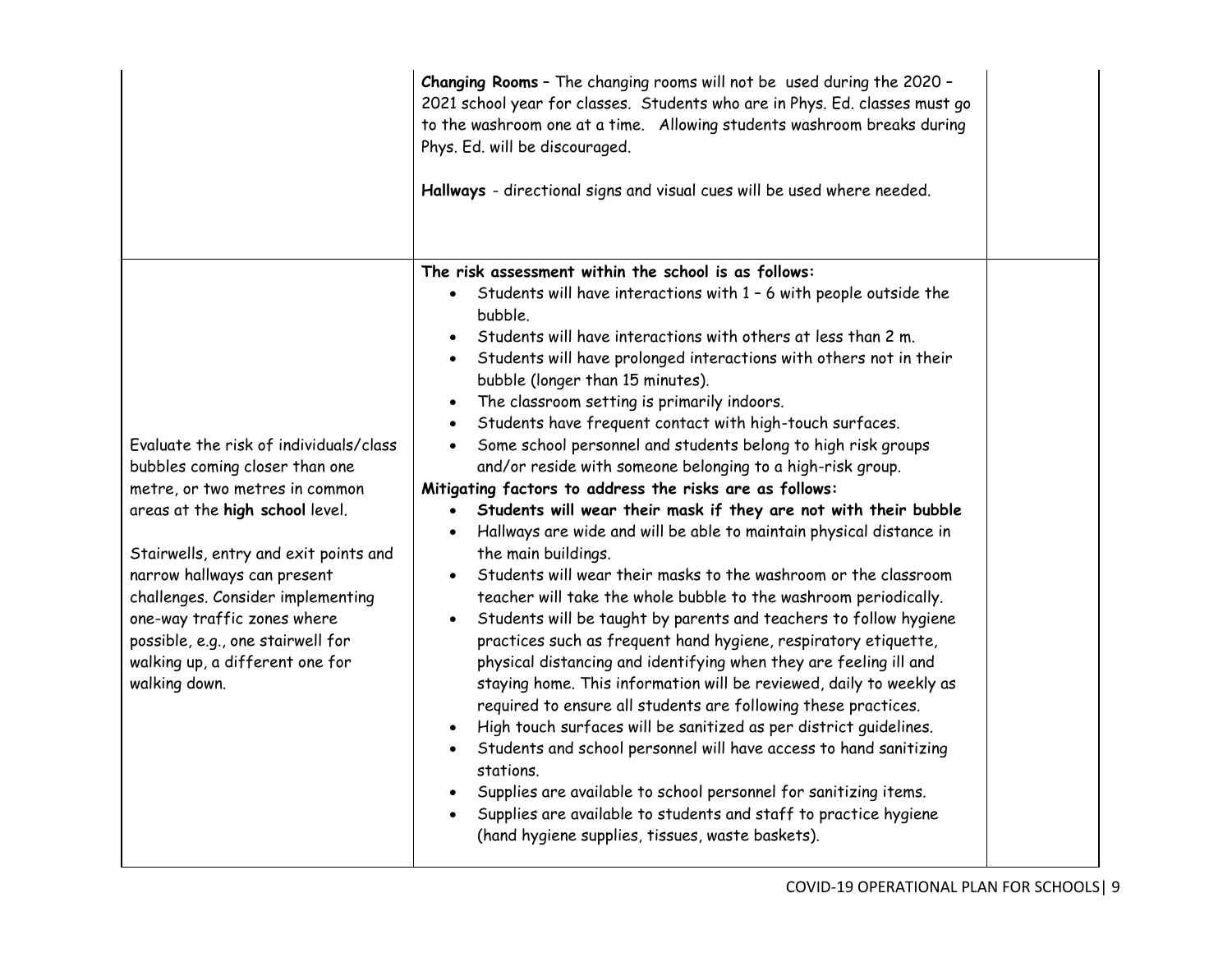# **Physical Distancing:**

Describe how physical distancing is being implemented and communicated. It will be posted to our website and Facebook page. Parents/caregivers will be asked to send questions to the school through voice messages or through e-mail. Parents/caregivers who have additional concerns will be asked to call the school and speak to an administrator.

| <b>Transition Times</b>                                                                                                                                                                                                                                                                                                                                                                      |                                                                                                                                                                                                                                                                                                                                                                                                                                                                                                                                                                                                     |                                                                                                                                                                                                                                                                                                                                                                                                                                                                                                                                                                                                                                                          |  |
|----------------------------------------------------------------------------------------------------------------------------------------------------------------------------------------------------------------------------------------------------------------------------------------------------------------------------------------------------------------------------------------------|-----------------------------------------------------------------------------------------------------------------------------------------------------------------------------------------------------------------------------------------------------------------------------------------------------------------------------------------------------------------------------------------------------------------------------------------------------------------------------------------------------------------------------------------------------------------------------------------------------|----------------------------------------------------------------------------------------------------------------------------------------------------------------------------------------------------------------------------------------------------------------------------------------------------------------------------------------------------------------------------------------------------------------------------------------------------------------------------------------------------------------------------------------------------------------------------------------------------------------------------------------------------------|--|
| School schedule has been modified<br>to address transition times,<br>break/recess, lunch, etc., to<br>promote appropriate physical<br>distancing, enable physical<br>distancing, and respect student<br>groupings; utilize separate locations<br>to support transition times as<br>needed.<br>School layout guide maps to inform<br>students, staff, visitors, and public<br>are encouraged. | to deliver the food.<br>Students will have specified places on the school yard to play with the<br>students in their bubble. There will be 3 lunch and 3 recess times.<br>walk into their area to access their food and/or to go to the washroom.<br>Use of Keurig will be permitted.<br>use.<br>Wear a mask when using the photocopiers and work tables.<br>Office: When entering the office please report to the main window.<br>office personnel at a given time. No one goes behind administrative<br>assistant's desk.<br>Staff Meetings will be virtual except for small group/team meetings. | Students will eat in their bubble. Cafeteria services will be online ordering<br>and delivered to the student's classroom. Delivery service must be masked<br>Staffroom: Tables to be set up so that physical distancing is respected. No<br>more than 6 people at a time in the staffroom. Other staff members may<br>Please bring your own waterbottle. Microwaves and fridges will be available for<br>use. Lockers in the staffroom for Educational Assistants and support staff to<br>Permission must be given by the Administrative Assistant to enter the office<br>area. There is only space for 1 additional staff person in the office besides |  |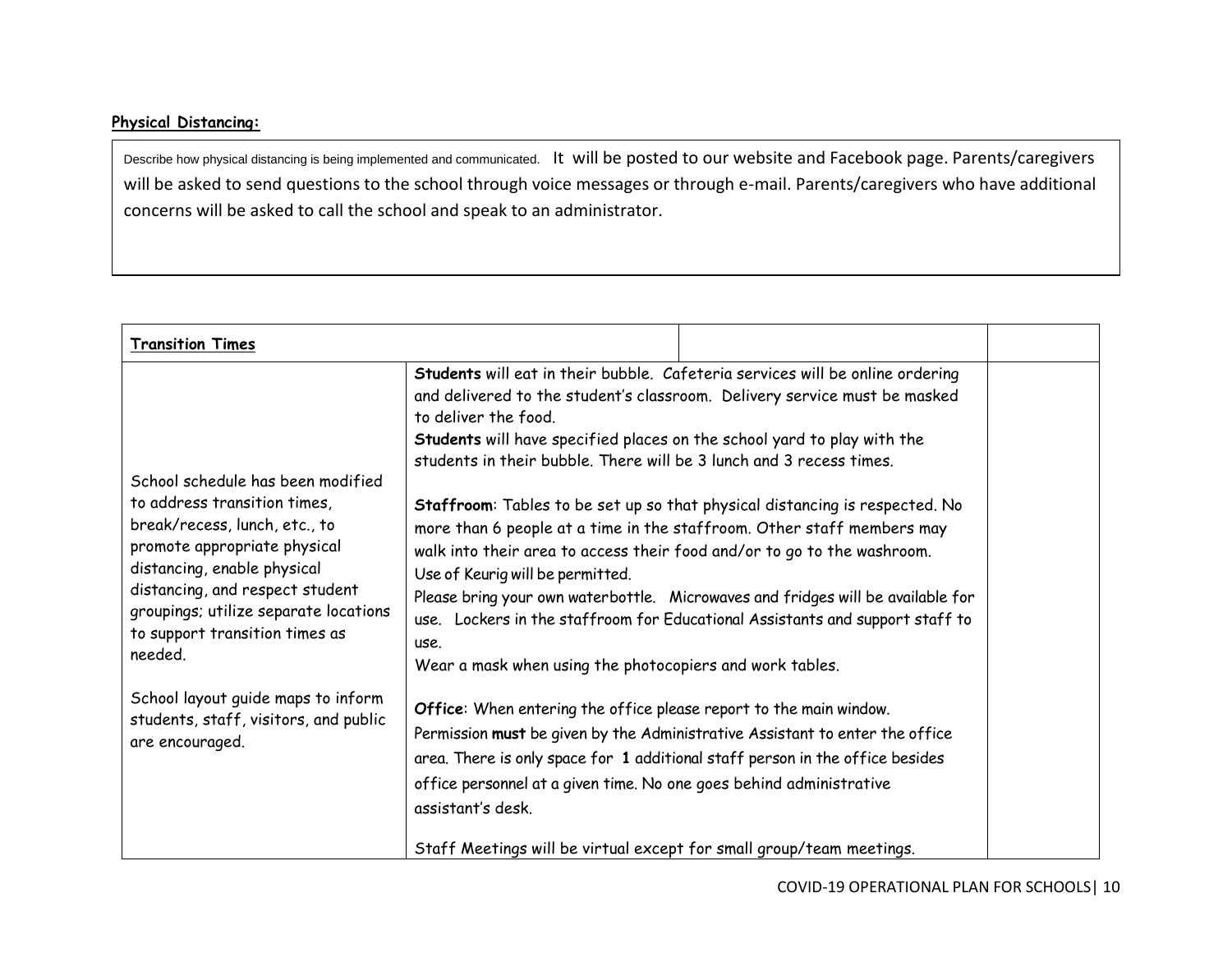### **Transition:**

Describe how transitioning/staggering is being implemented and maintained.

Once the plan is approved, a summary of the plan will be posted to our website and facebook page. Parents/caregivers will be asked to send questions to the school through voice messages or through e-mail (using our school e-mail). Parents/caregivers who have additional concerns will be asked to call the school and speak to an administrator.

| Screening                                                                                                                                                                                                                                                          | Resources<br>(Examples, Templates, Guidance Documents)                                                                           | <b>Status</b><br>(Done, In<br>Progress,<br>Not Started,<br>$N/A$ ) |
|--------------------------------------------------------------------------------------------------------------------------------------------------------------------------------------------------------------------------------------------------------------------|----------------------------------------------------------------------------------------------------------------------------------|--------------------------------------------------------------------|
| Screening                                                                                                                                                                                                                                                          |                                                                                                                                  |                                                                    |
| Ensure that the staff understands<br>and implements its screening<br>process.                                                                                                                                                                                      |                                                                                                                                  |                                                                    |
| Staff must screen themselves,<br>take their temperatures, before<br>leaving residences. If there are<br>symptoms of COVID, they should<br>not be at school.                                                                                                        | Staff meetings will be used to ensure staff understands the screening process<br>Staff will be provided with symptoms checklist. |                                                                    |
| Prepare for the possibility that an<br>individual is a suspect COVID-19<br>case and may have been in the<br>building. Inform your employees of<br>the procedures to be followed.<br>*Regional Public Health will notify<br>the school about what is to be<br>done. | EECD Outbreak Management Plan<br>Appendix K in Return to School document                                                         |                                                                    |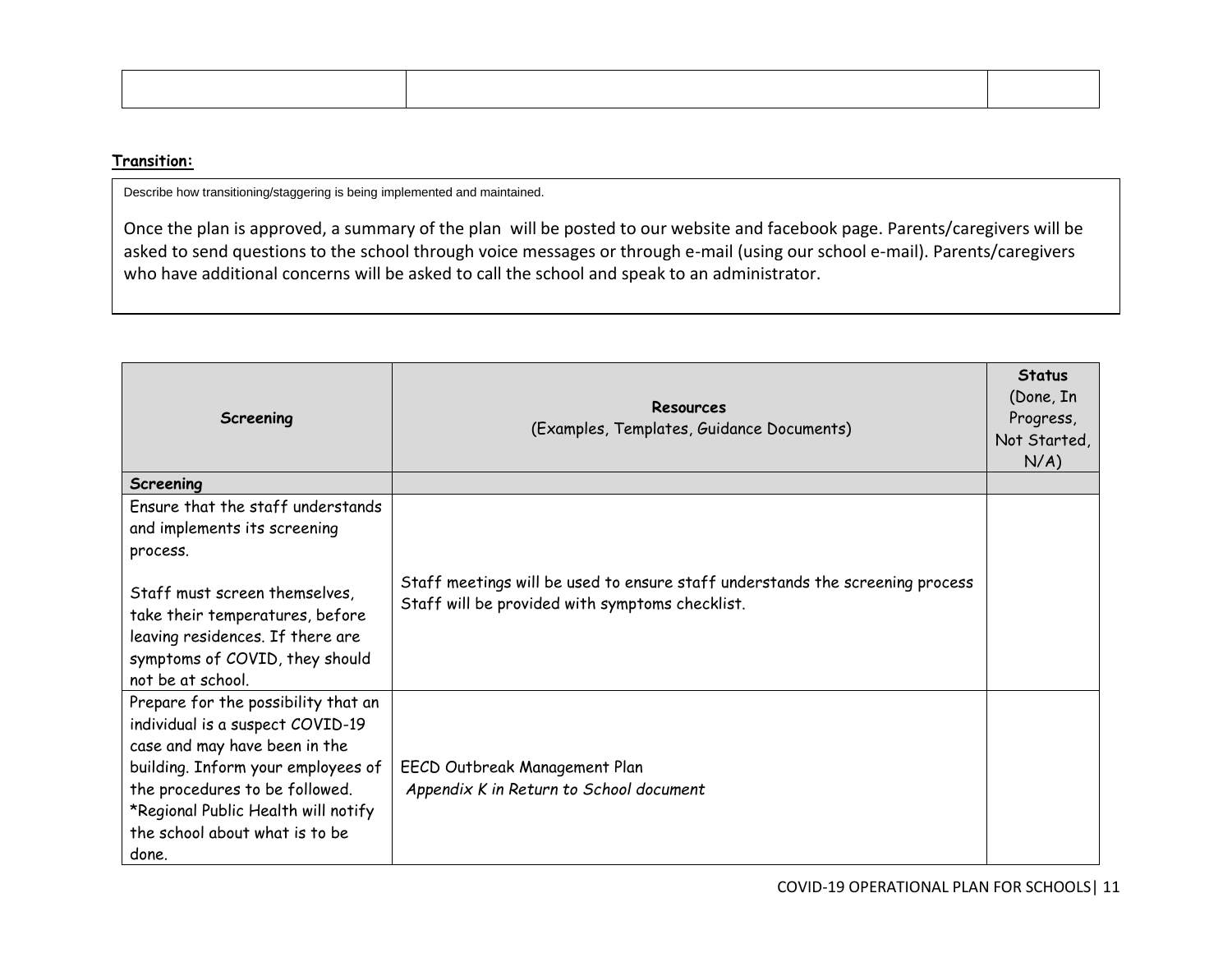| Students and staff must self-<br>monitor throughout the day.                                                                                                                                                                                                                      |                                                                                                                                                                                                                                                                                                                                                                                                                                                                                                                                                                                                                                                    |  |
|-----------------------------------------------------------------------------------------------------------------------------------------------------------------------------------------------------------------------------------------------------------------------------------|----------------------------------------------------------------------------------------------------------------------------------------------------------------------------------------------------------------------------------------------------------------------------------------------------------------------------------------------------------------------------------------------------------------------------------------------------------------------------------------------------------------------------------------------------------------------------------------------------------------------------------------------------|--|
| Create a self-isolation space.<br>Isolate persons showing signs of<br>COVID-19 immediately at the<br>facility. Keep the person isolated,<br>and wearing a mask, to avoid<br>contaminating others until they<br>are picked up. Call 811 and comply<br>with the instructions given. | Student will be given a mask to wear if they do not have their own.<br>They will sit at a cafeteria table until they are picked up.<br>The table will be sanitized after the student leaves.<br>Parent will be requested to contact 811<br>If testing is not required -Students can return once fever with no medications<br>and other symptoms have resolved for 24 hours.<br>The individual who is sick will be given a mask to wear (if he/she does not have<br>a mask).<br>Following the departure of the individual who is ill, the custodian, while wearing<br>the appropriate PPE, will disinfect the room, closing the door when finished. |  |

#### **Screening:**

Outline how passive screening requirements are being met and communicated.

It will be posted to our website and Facebook page. Parents/caregivers will be asked to send questions to the school through voice messages or through e-mail. Parents/caregivers who have additional concerns will be asked to call the school and speak to an administrator.

| <b>Cleaning and Disinfection</b><br>Procedures | Resources<br>(Examples, Templates, Guidance Documents)                 | <b>Status</b><br>(Done, In<br>Progress,<br>Not Started,<br>$N/A$ ) |
|------------------------------------------------|------------------------------------------------------------------------|--------------------------------------------------------------------|
|                                                | Return to School document and appendixes for guidelines                |                                                                    |
| • Proper hand hygiene practiced                | <b>Hand Sanitizer Poster</b>                                           |                                                                    |
| before and after handling                      | Teachers will teach and monitor appropriate hygiene after items are    |                                                                    |
| objects or touching surfaces.                  | touched.                                                               |                                                                    |
| Ensure availability of all necessary           | Hand sanitizing stations will be provided in all classrooms. Staff are |                                                                    |
| supplies for cleaning and                      | encouraged to maintain a 1 m distance between themselves and students. |                                                                    |

COVID-19 OPERATIONAL PLAN FOR SCHOOLS| 12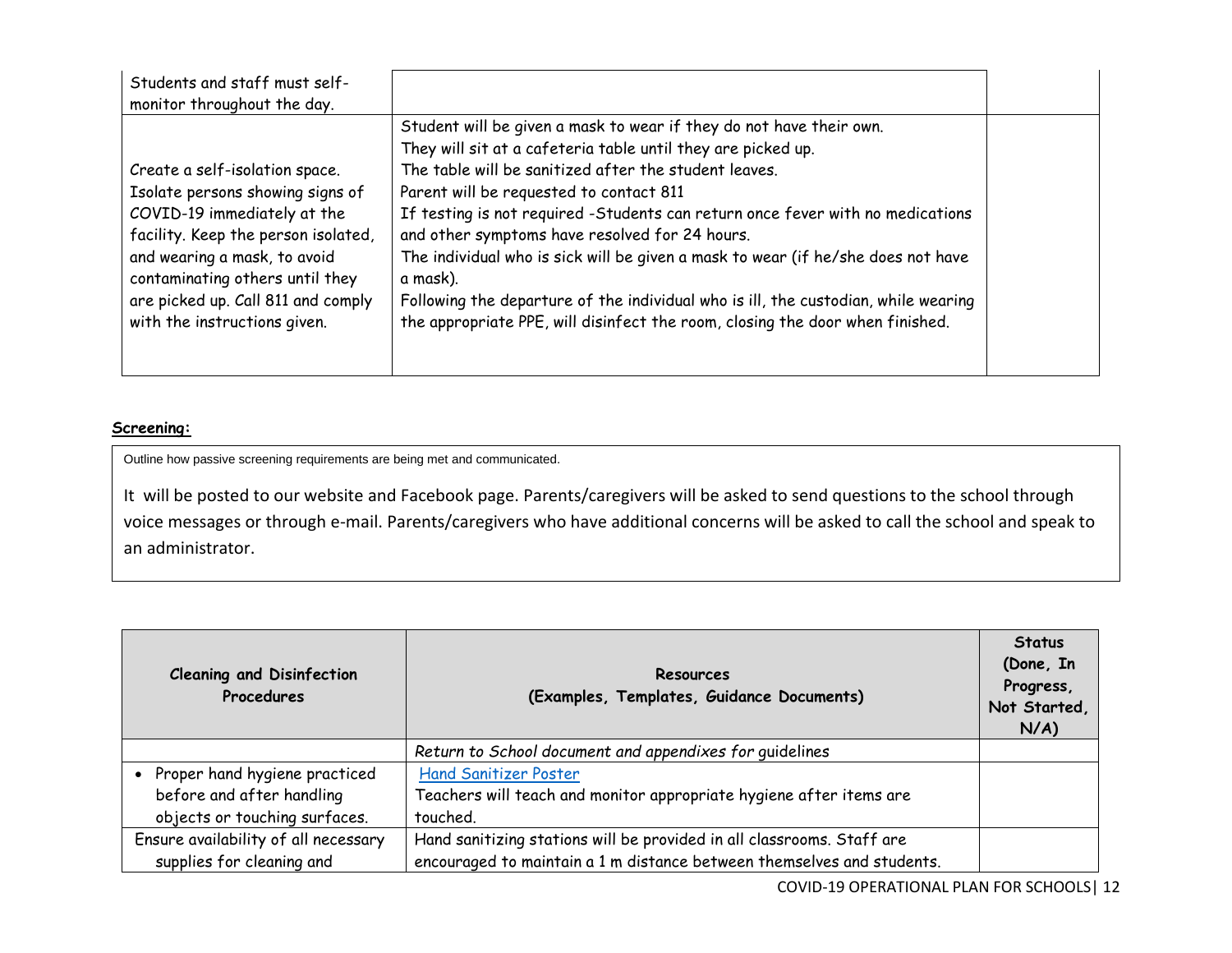| disinfecting. Consider                      | Students should use personal belongings. There should be little or no sharing   |  |
|---------------------------------------------|---------------------------------------------------------------------------------|--|
| "Sanitization Stations" for                 | of items between students. (Additional manipulatives for subjects will be       |  |
| accessing, borrowing and                    | provided as required.) If sharing is required, sanitization of items will be    |  |
| returning products by staff.                | completed as per this plan.                                                     |  |
|                                             | Staff are encouraged to keep windows in the classroom open as much as           |  |
| Designate personnel responsible for         | possible. When possible, teachers are encouraged to take students outside       |  |
| monitoring supply levels and                | to learn. (Teachers will notify the office that they are not in their           |  |
| communicating with                          | classroom and where on the property they will be.)                              |  |
| administrators <mark>.</mark><br>Laurie     |                                                                                 |  |
| Russell Custodian II report to              | Homeroom teachers and all staff who work with students in areas outside of      |  |
| <b>Heather Theriault V.P.</b>               | classrooms will pick up spray bottles with a designated cleaning solution daily |  |
|                                             | and cloths from the office. All staff will return cloths and spray bottles to   |  |
|                                             | office before leaving daily. Cloths will be washed in an appropriate solution   |  |
|                                             | and dried for reuse. The Custodian II or designate will sanitize the bottles    |  |
|                                             | and empty them daily. The sanitizing bottles will be refilled and available     |  |
|                                             | each morning with the appropriate solution.                                     |  |
|                                             |                                                                                 |  |
|                                             |                                                                                 |  |
|                                             |                                                                                 |  |
| Washrooms                                   |                                                                                 |  |
| Equip with hot and cold running             |                                                                                 |  |
| water under pressure, liquid                |                                                                                 |  |
| soap, paper towel, air dryers in            |                                                                                 |  |
| many locations, toilet paper, and           | Schools Custodial and District Facilities Management                            |  |
| garbage containers where                    |                                                                                 |  |
| needed.                                     |                                                                                 |  |
| Foot-operated door openers may<br>$\bullet$ |                                                                                 |  |
| be practical in some locations.             |                                                                                 |  |
| • Hand-washing posters must be              | Handwashing Poster for each washroom and near each classroom sink               |  |
| posted.                                     |                                                                                 |  |
| • For multiple stalls and sinks in          |                                                                                 |  |
| washrooms, limit access through             |                                                                                 |  |
| a maximum numbers allowed in                | Numbers will be limited unless a whole bubble goes on a washroom run.           |  |
| the space at one time based on              |                                                                                 |  |
| distancing requirements.                    |                                                                                 |  |
| Since physical barriers are not             |                                                                                 |  |
| always possible:                            |                                                                                 |  |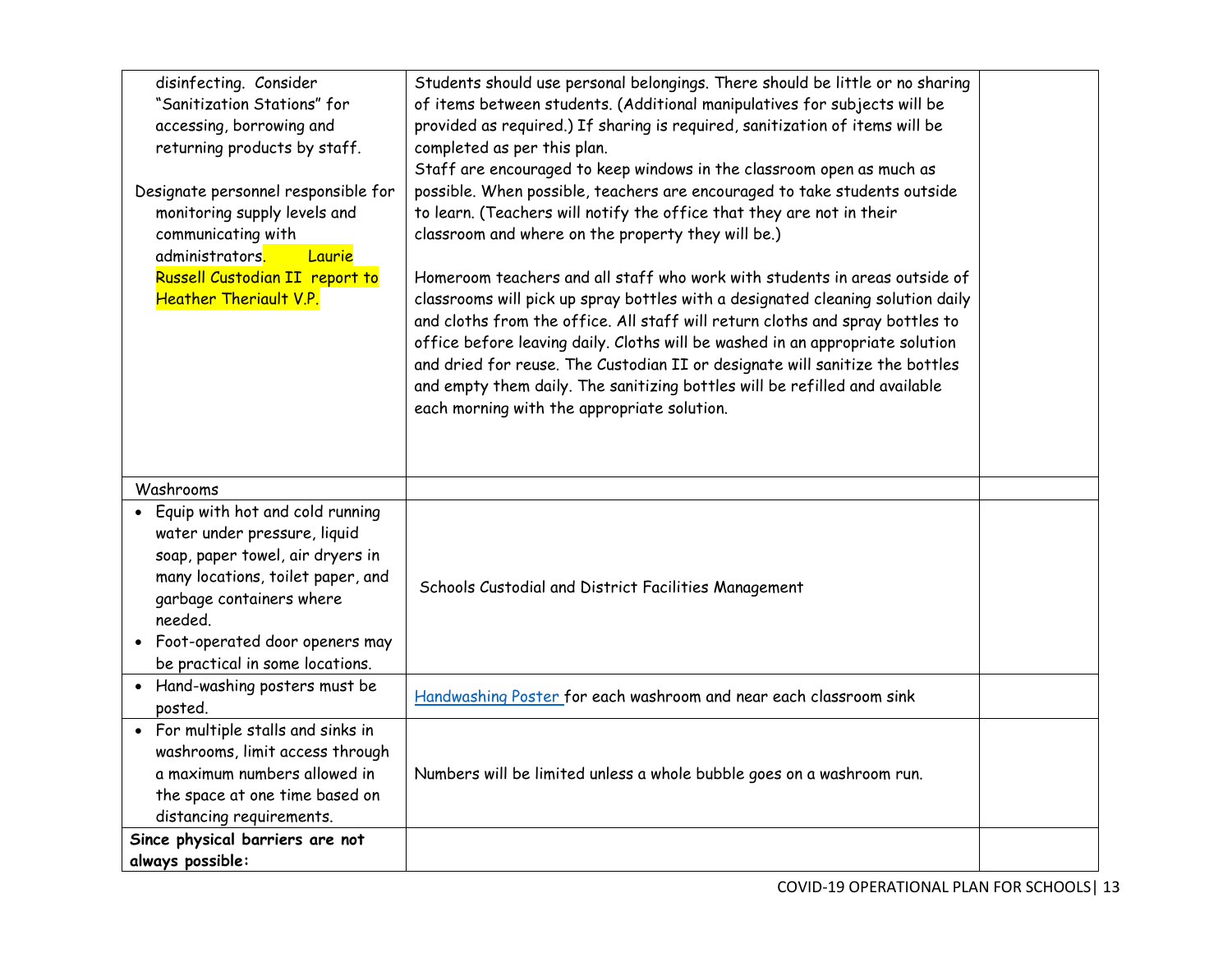| • Implement enhanced handwashing<br>and sanitation/cleaning practices<br>in shared areas and for shared<br>items. | Use Cleaning and Disinfection Guide for Schools<br>Teachers will teach the appropriate hand washing and hand sanitizing<br>procedures. Homeroom teachers and all staff who work with students in<br>areas outside of classrooms will pick up spray bottles with a designated<br>cleaning solution daily and cloths from the office.<br>This cleaning solution is to be used to sanitize shared items each time the<br>item is returned to the teacher.<br>All staff will return cloth and spray bottles to the office before leaving<br>daily. Cloths will be washed in an appropriate solution and dried for reuse.<br>The Custodian II or designate will sanitize the bottles and empty them<br>daily. The sanitizing bottles will be refilled each day with the appropriate<br>bleach solution and will be ready for staff to pick up in the morning.<br>Each class/programing area and entrance will be equipped with a hand<br>sanitizing station. |  |
|-------------------------------------------------------------------------------------------------------------------|---------------------------------------------------------------------------------------------------------------------------------------------------------------------------------------------------------------------------------------------------------------------------------------------------------------------------------------------------------------------------------------------------------------------------------------------------------------------------------------------------------------------------------------------------------------------------------------------------------------------------------------------------------------------------------------------------------------------------------------------------------------------------------------------------------------------------------------------------------------------------------------------------------------------------------------------------------|--|
| Encourage proper hand hygiene<br>before and after handling objects<br>or touching surfaces.                       | Teachers will ensure hand washing or sanitizing as appropriate.                                                                                                                                                                                                                                                                                                                                                                                                                                                                                                                                                                                                                                                                                                                                                                                                                                                                                         |  |
| Ensure a schedule of cleaning and<br>sanitization as per cleaning and<br>disinfection standards.                  | Cleaning and disinfecting guide<br>District staff to meet with custodial staff to review expectations<br>All push bars, handrails, etc. and washrooms will be cleaned prior to and<br>following morning recess and following noon recess and at the end of the<br>day.                                                                                                                                                                                                                                                                                                                                                                                                                                                                                                                                                                                                                                                                                  |  |
| For ventilation, consult the Return<br>to School document.                                                        | Facilities staff                                                                                                                                                                                                                                                                                                                                                                                                                                                                                                                                                                                                                                                                                                                                                                                                                                                                                                                                        |  |

## **Cleaning and Disinfection:**

Describe the cleaning and disinfection procedures and how they are being managed.

It will be posted to our website and Facebook page. Parents/caregivers will be asked to send questions to the school through voice messages or through e-mail. Parents/caregivers who have additional concerns will be asked to call the school and speak to an administrator.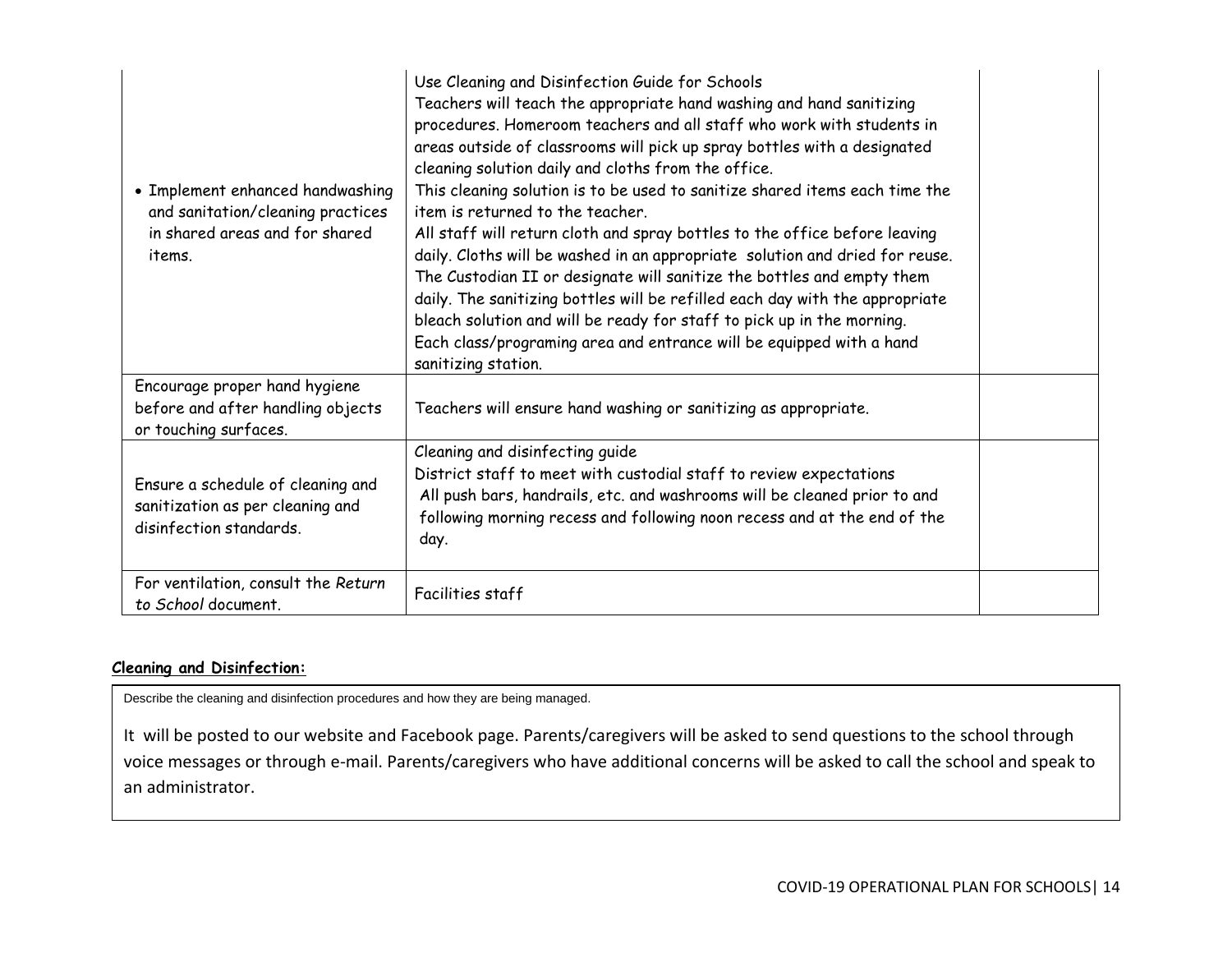| Personal Hygiene Etiquette                                                                                                                                                                                                                                     | Resources<br>(Examples, Templates, Guidance Documents)                                                                                                                                                                                                                                                                                                                                                                   | <b>Status</b><br>(Done, In<br>Progress,<br>Not<br>Started,<br>N/A) |
|----------------------------------------------------------------------------------------------------------------------------------------------------------------------------------------------------------------------------------------------------------------|--------------------------------------------------------------------------------------------------------------------------------------------------------------------------------------------------------------------------------------------------------------------------------------------------------------------------------------------------------------------------------------------------------------------------|--------------------------------------------------------------------|
| Use masks according to the Return to School<br>document protocols.                                                                                                                                                                                             | Masks will be required by all students/ staff and visitors if the 2<br>meter physical distance can't be maintained (outside of bubble)                                                                                                                                                                                                                                                                                   |                                                                    |
| Promote appropriate hand and respiratory<br>hygiene.<br>Utilize existing sinks or have<br>$\bullet$<br>handwash stations readily available<br>and equipped with running hot/cold<br>water and adequate soap and paper<br>towel where appropriate.              | Handwashing Poster will be posted at all sinks                                                                                                                                                                                                                                                                                                                                                                           |                                                                    |
| Provide minimum 60% alcohol-based<br>hand sanitizer.                                                                                                                                                                                                           | <b>Hand Sanitizer Poster</b>                                                                                                                                                                                                                                                                                                                                                                                             |                                                                    |
| Communicate frequently about good<br>respiratory hygiene/cough etiquette.                                                                                                                                                                                      | Coronavirus disease (COVID-19): Prevention and risks<br>Teachers will teach and monitor the good respiratory hygiene/cough<br>etiquette to students. Lessons and/or review of this will be done<br>daily to weekly as needed.                                                                                                                                                                                            |                                                                    |
| Evaluate the school, as a part of its<br>risk assessment, for shared objects<br>and common areas and increase<br>frequency of cleaning of touched<br>surfaces/objects (minimum twice<br>daily) and availability of hand<br>sanitizer. This includes washrooms. | Cleaning and Disinfection Guide for Custodians<br>Shared objects within a classroom are to be sanitized prior to being<br>given to students and upon their return. Sanitizing solution and<br>cloths will be available to staff to ensure this is done.<br>All push bars, handrails, etc. and washrooms will be cleaned prior to<br>and following morning recess and following noon recess and at the<br>end of the day. |                                                                    |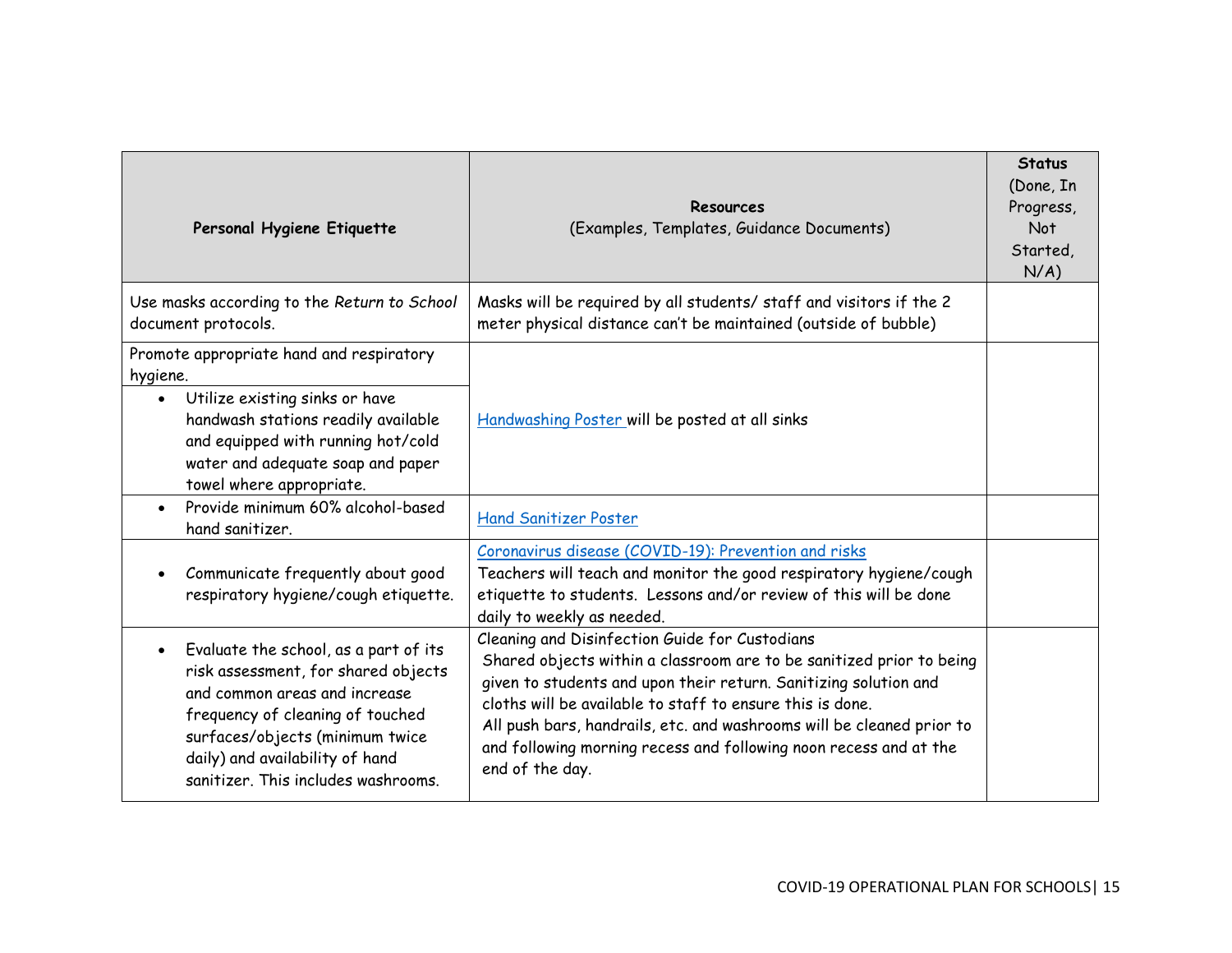| <b>Protective Measures</b>                                                                                                                                                                                                                                                                                                                                                                                                                                          | Resources<br>(Examples, Templates, Guidance Documents)                                                                                                                                                                                                                                                                                                                                                                                                                                                                                        | <b>Status</b><br>(Done, In<br>Progress, Not<br>Started, N/A) |
|---------------------------------------------------------------------------------------------------------------------------------------------------------------------------------------------------------------------------------------------------------------------------------------------------------------------------------------------------------------------------------------------------------------------------------------------------------------------|-----------------------------------------------------------------------------------------------------------------------------------------------------------------------------------------------------------------------------------------------------------------------------------------------------------------------------------------------------------------------------------------------------------------------------------------------------------------------------------------------------------------------------------------------|--------------------------------------------------------------|
| To ensure minimal interaction within various<br>set groupings, where feasible and safe,<br>install physical barriers.<br>*To ensure that members of vulnerable<br>populations and students with complex needs<br>are accommodated.                                                                                                                                                                                                                                  | Return to School document<br>District Student Support Services<br>Guidelines for itinerant (visiting) professionals<br>Movable physical barriers will be in place at the office window<br>opening and for the SLP and APSEA Worker working with<br>students, as well as the resource and guidance teacher.                                                                                                                                                                                                                                    |                                                              |
| Provide personal protective equipment -<br>only for those situations that require it:                                                                                                                                                                                                                                                                                                                                                                               | OHS Guide-PPE<br><b>PPE Poster</b>                                                                                                                                                                                                                                                                                                                                                                                                                                                                                                            |                                                              |
| • Hand protection (nitrile, rubber or latex<br>gloves)                                                                                                                                                                                                                                                                                                                                                                                                              | District Student Support Services                                                                                                                                                                                                                                                                                                                                                                                                                                                                                                             |                                                              |
| · Eye protection (safety glasses, goggles or<br>face shield)                                                                                                                                                                                                                                                                                                                                                                                                        | All PPE needed will be provided                                                                                                                                                                                                                                                                                                                                                                                                                                                                                                               |                                                              |
| • Other PPE as determined necessary<br>through the risk assessment                                                                                                                                                                                                                                                                                                                                                                                                  |                                                                                                                                                                                                                                                                                                                                                                                                                                                                                                                                               |                                                              |
| In areas where following the school physical<br>distancing standards as set out in the Return<br>to School document is not possible, maintain<br>an accurate visitor log, and staff and student<br>attendance log.<br>This is in addition to regular school<br>attendance logs.<br>Logs must be made available to Public Health<br>for contact tracing purposes if it is<br>identified that a person who tested positive<br>for COVID-19 was present in the school. | Return to School document<br>A visitor log will be maintained by the administrative assistant.<br>The administrative assistant will also keep a log of staff<br>attendance and any substitutes that are in the building.<br>Teachers or designate will be asked to keep a log of staff who are<br>in their rooms and the times they are in their rooms. If students<br>are working outside the classroom, teachers or designate will be<br>asked to note when students are not in their rooms and with whom<br>the student(s) is/are working. |                                                              |
| <b>Additional Protection</b>                                                                                                                                                                                                                                                                                                                                                                                                                                        |                                                                                                                                                                                                                                                                                                                                                                                                                                                                                                                                               |                                                              |
| Use non-medical, "community", face coverings<br>for individuals who exhibit symptoms of<br>illness to minimize the risk of transmitting<br>COVID-19. Follow the Return to School                                                                                                                                                                                                                                                                                    | <b>Health Canada information on</b>                                                                                                                                                                                                                                                                                                                                                                                                                                                                                                           |                                                              |
| document protocols.                                                                                                                                                                                                                                                                                                                                                                                                                                                 | non-medical masks and face coverings                                                                                                                                                                                                                                                                                                                                                                                                                                                                                                          |                                                              |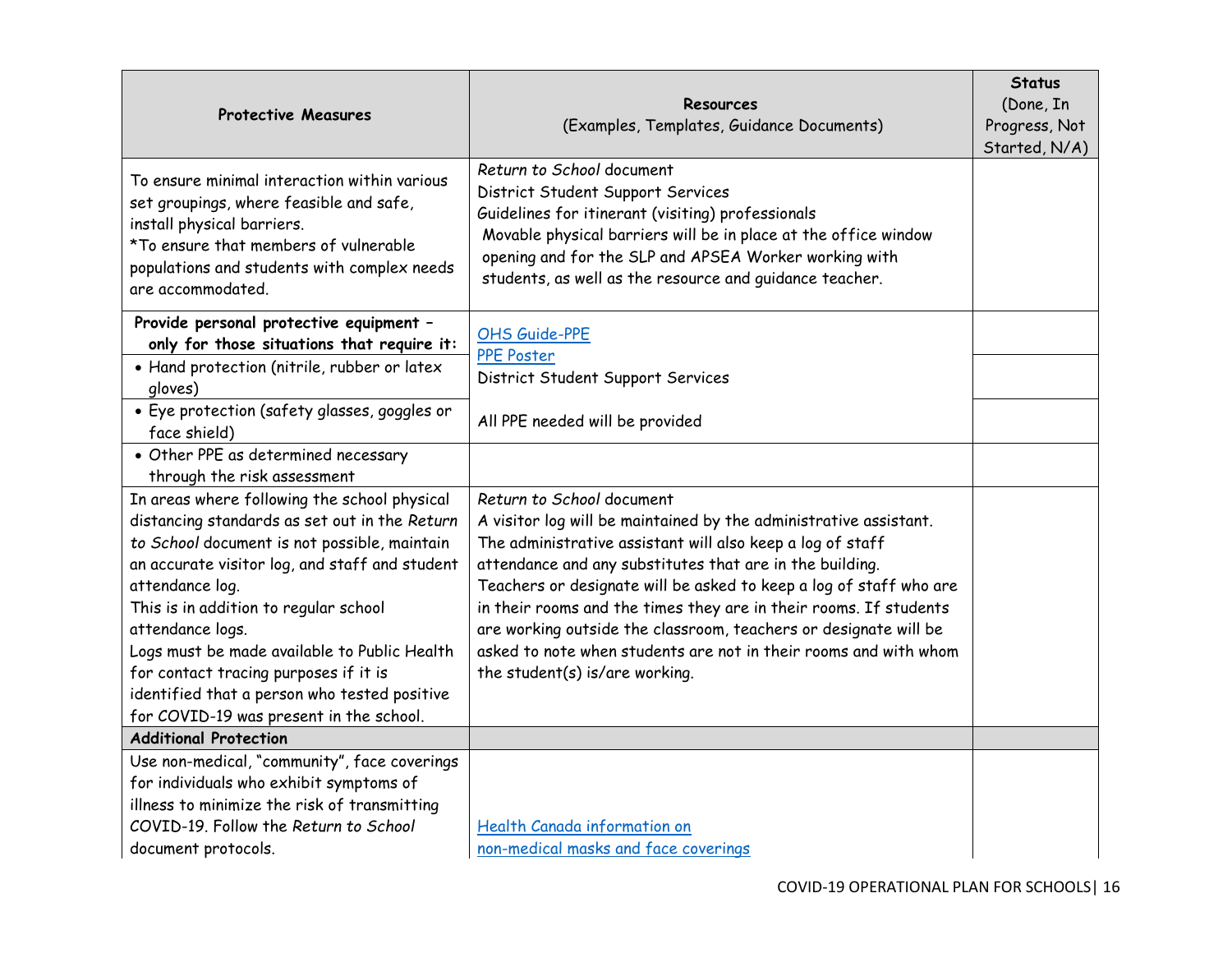### **Personal Hygiene:**

Describe how requirements for personal hygiene are being met and communicated. E.g. training for use of products and PPE.

It will be posted to our website and Facebook page. Parents/caregivers will be asked to send questions to the school through voice messages or through e-mail. Parents/caregivers who have additional concerns will be asked to call the school and speak to an administrator.

| Occupational Health and Safety                        | Resources<br>(Examples, Templates, Guidance Documents)        | <b>Status</b><br>(Done, In<br>Progress, Not<br>Started,<br>$N/A$ ) |
|-------------------------------------------------------|---------------------------------------------------------------|--------------------------------------------------------------------|
| Occupational Health and Safety Act and                |                                                               |                                                                    |
| <b>Regulation Requirements</b>                        |                                                               |                                                                    |
| Communicate to staff and supervisors their            |                                                               |                                                                    |
| responsibilities and rights under the OHS Act and     | <b>OHS Guide-Three Rights</b>                                 |                                                                    |
| regulations.                                          |                                                               |                                                                    |
| Provide staff and student orientation, information    |                                                               |                                                                    |
| and training on the applicable policies and processes | <b>OHS Guide-New Employee Orientation</b>                     |                                                                    |
| implemented regarding COVID-19.                       |                                                               |                                                                    |
| Provide staff the employee training on the COVID-     | Right to Refuse                                               |                                                                    |
| related work refusal process.                         | <b>School District HR</b>                                     |                                                                    |
| Keep records/log of visitor and employee presence,    | Log will be kept at the office for all persons entering the   |                                                                    |
| as well as orientation, training and inspections.     | building,                                                     |                                                                    |
|                                                       | Administration will keep logs of orientations and trainings   |                                                                    |
| Ensure supervisors are knowledgeable of guidelines    | All Admin and staff                                           |                                                                    |
| and processes established by Public Health.           |                                                               |                                                                    |
| Ensure all employees receive information,             | This information will also be shared with staff during their  |                                                                    |
| instruction and training on the applicable personal   | first week returning to work for the 2020 - 2021 school year. |                                                                    |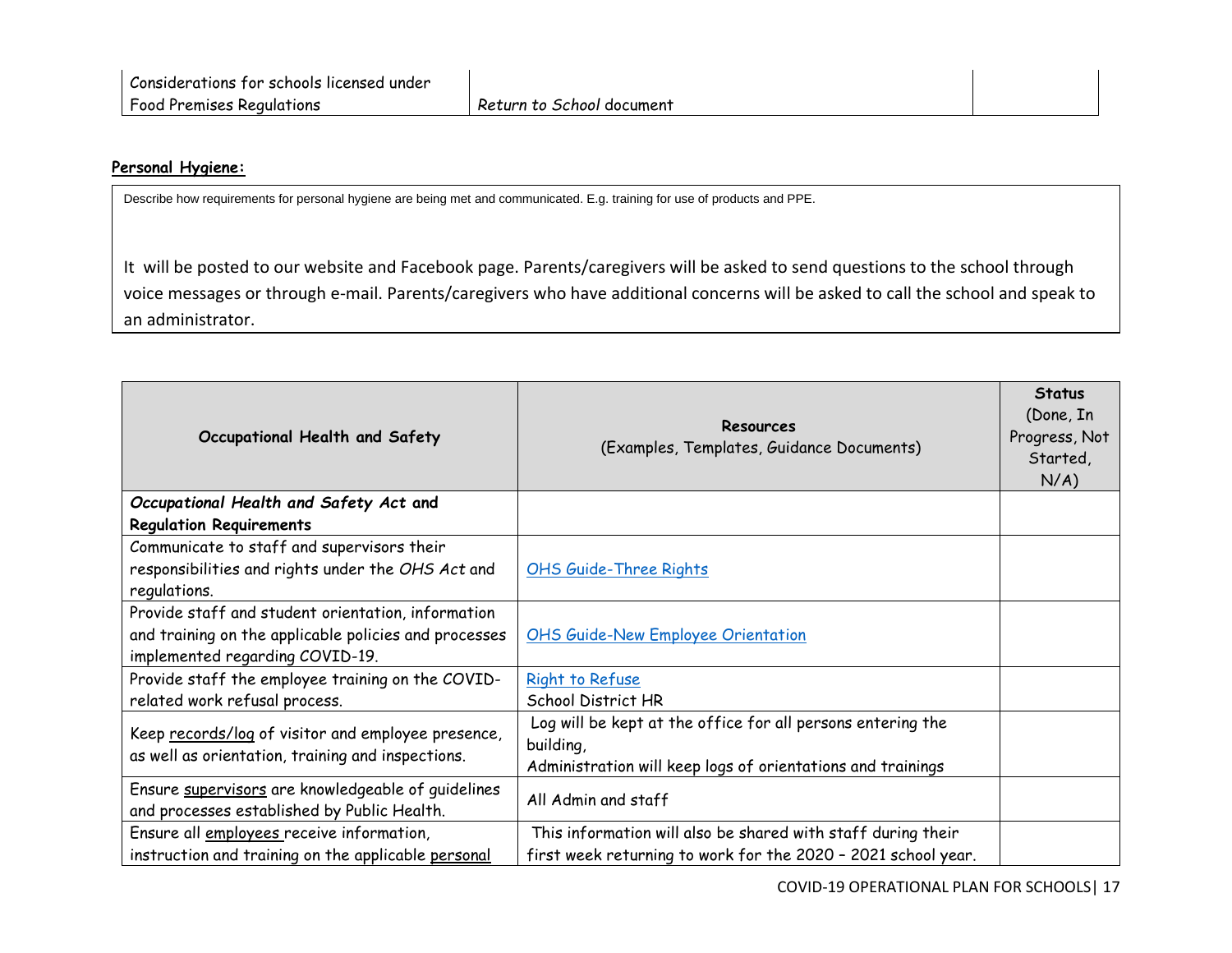| protective equipment required to protect against<br>COVID-19 in the school setting.                                                                                                                                                                                                                                                                                                                                                                                               |                                                                                                                                                                                                                                                                                                                                                                                                                                                                                                                                                                                                                                                                                                                                                                                                                                                        |  |
|-----------------------------------------------------------------------------------------------------------------------------------------------------------------------------------------------------------------------------------------------------------------------------------------------------------------------------------------------------------------------------------------------------------------------------------------------------------------------------------|--------------------------------------------------------------------------------------------------------------------------------------------------------------------------------------------------------------------------------------------------------------------------------------------------------------------------------------------------------------------------------------------------------------------------------------------------------------------------------------------------------------------------------------------------------------------------------------------------------------------------------------------------------------------------------------------------------------------------------------------------------------------------------------------------------------------------------------------------------|--|
| Make available appropriate personal protective<br>equipment for the school setting.                                                                                                                                                                                                                                                                                                                                                                                               | District Student Support Services<br>Masks, gloves, shields and any other PPE will be provided as<br>required for staff.                                                                                                                                                                                                                                                                                                                                                                                                                                                                                                                                                                                                                                                                                                                               |  |
| *School district Human Resources confirm process<br>for addressing employee violations of policies and<br>procedures.                                                                                                                                                                                                                                                                                                                                                             | Staff not following policies and procedures will be referred to<br>the School District Human Resources.                                                                                                                                                                                                                                                                                                                                                                                                                                                                                                                                                                                                                                                                                                                                                |  |
| Consult on any new policies and processes<br>established in relation to COVID-19. Engage JHSC<br>or health and safety representative, if any, and<br>staff/employees.                                                                                                                                                                                                                                                                                                             | OHS Guide-JHSC<br>When new policies and processes are established in relation to<br>COVID 19 members of the JHSC will be provided with this<br>information. As needed a meeting of the committee will occur in<br>the DEN (as it provides for appropriate physical distancing.)<br>Staff are advised to read information on the following website:<br>https://ohsquide.worksafenb.ca/topic/fixed.html                                                                                                                                                                                                                                                                                                                                                                                                                                                  |  |
| Provide competent and sufficient supervision to<br>ensure staff, students, and visitors are complying<br>with policies, procedures and processes established.                                                                                                                                                                                                                                                                                                                     | <b>OHS Guide topic-Supervision</b>                                                                                                                                                                                                                                                                                                                                                                                                                                                                                                                                                                                                                                                                                                                                                                                                                     |  |
| Communicate to all staff the requirement to co-<br>operate with Public Health if there is a suspected<br>or confirmed case of COVID-19 in the school.<br>Schools must engage the district from the<br>beginning.<br>Regional Public Health will advise the employee,<br>student and parent/guardian, and/or the employer<br>if there is a need to communicate with the school<br>and/or district during contact tracing.<br>Once the district is advised of a positive case, they | EECD and school outbreak management plan<br>Return to School document<br>In the event that the school becomes aware of one confirmed<br>case of COVID 19, the principal is to advise the Superintendent<br>as well as Public Health by contacting the Regional Health<br>Authority Public Health Nurse or the after-hour emergency<br>number. The Superintendent will inform the Department.<br>If an outbreak is declared in the school, the school must follow<br>the orders of the Regional Public Health office. Regional Public<br>Health will be involved to manage the outbreak and ensure<br>contacts are identified, public health measures are in place and<br>will lead any communication that is required.<br>In the event a school, region or the province is shut down<br>because of an outbreak, as directed by Public Health, students |  |
| must then report it to WorkSafeNB.                                                                                                                                                                                                                                                                                                                                                                                                                                                | will not be permitted inside the school building. The school will<br>only be closed to school personnel if Public Health closes the<br>building. Unless the school building is closed by Public Health,                                                                                                                                                                                                                                                                                                                                                                                                                                                                                                                                                                                                                                                |  |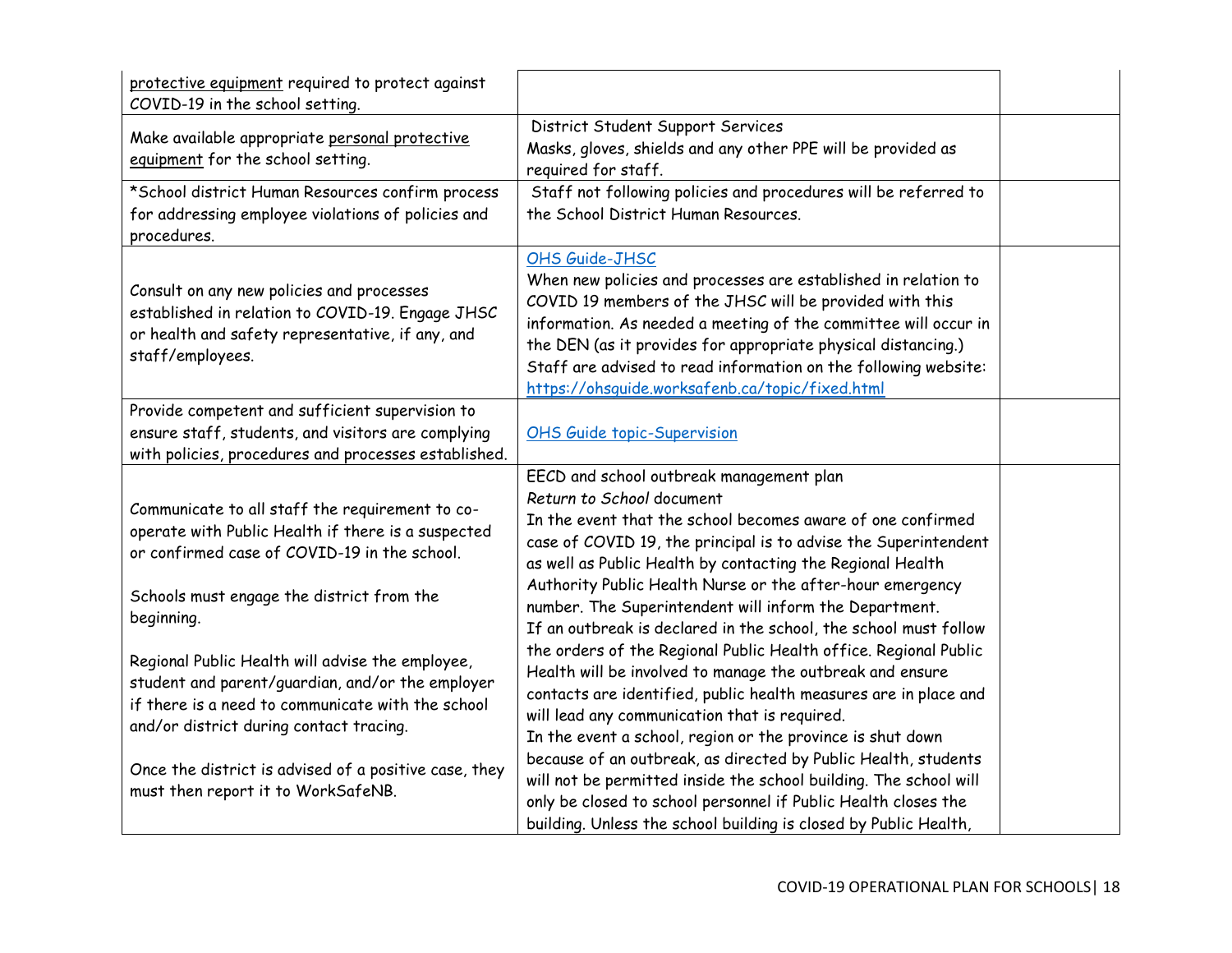| offering education to students at a distance.<br>Teaching and learning will not stop if a school is closed because<br>of an operational closure due to the pandemic. As part of their<br>preparations for the upcoming school year, school personnel will<br>develop contingency plans for continued learning when students<br>are not physically able to be in school. For example, teachers<br>may have kits that they can send home with younger students;<br>they may be ready to teach on-line; etc.<br>If exclusion/isolation is required, the principal or vice-principal<br>will inform parents/guardians and school personnel of the<br>situation and of how important this control measure is, with<br>resources from Regional Public Health. Parental and school<br>personnel cooperation is critical. The school's designated<br>isolation area is outlined previously in this document. Pick-up is<br>to occur within an hour of notification.<br>Symptomatic individuals will be immediately separated from<br>others in a supervised area until they can go home. Where<br>possible, anyone providing care to a symptomatic individual<br>should maintain a distance of one (1) metre and wear a mask.<br>The symptomatic individuals must wear a mask unless not<br>tolerated.<br>Symptomatic school personnel must immediately isolate from<br>others and wear a community mask until they are able to leave<br>the building.<br>If an outbreak is confirmed, Public Health will notify the school<br>about the requirements to post appropriate notices for<br>parents/guardians to ensure that disease information is<br>available for school personnel and parents/guardians if needed<br>or requested.<br>Confidentiality of a suspected or confirmed case is paramount.<br>Communication to the school community will be guided by the |                                                                |  |
|--------------------------------------------------------------------------------------------------------------------------------------------------------------------------------------------------------------------------------------------------------------------------------------------------------------------------------------------------------------------------------------------------------------------------------------------------------------------------------------------------------------------------------------------------------------------------------------------------------------------------------------------------------------------------------------------------------------------------------------------------------------------------------------------------------------------------------------------------------------------------------------------------------------------------------------------------------------------------------------------------------------------------------------------------------------------------------------------------------------------------------------------------------------------------------------------------------------------------------------------------------------------------------------------------------------------------------------------------------------------------------------------------------------------------------------------------------------------------------------------------------------------------------------------------------------------------------------------------------------------------------------------------------------------------------------------------------------------------------------------------------------------------------------------------------------------------------------------------------------|----------------------------------------------------------------|--|
|                                                                                                                                                                                                                                                                                                                                                                                                                                                                                                                                                                                                                                                                                                                                                                                                                                                                                                                                                                                                                                                                                                                                                                                                                                                                                                                                                                                                                                                                                                                                                                                                                                                                                                                                                                                                                                                              | school personnel are expected to report to school and continue |  |
|                                                                                                                                                                                                                                                                                                                                                                                                                                                                                                                                                                                                                                                                                                                                                                                                                                                                                                                                                                                                                                                                                                                                                                                                                                                                                                                                                                                                                                                                                                                                                                                                                                                                                                                                                                                                                                                              |                                                                |  |
|                                                                                                                                                                                                                                                                                                                                                                                                                                                                                                                                                                                                                                                                                                                                                                                                                                                                                                                                                                                                                                                                                                                                                                                                                                                                                                                                                                                                                                                                                                                                                                                                                                                                                                                                                                                                                                                              |                                                                |  |
|                                                                                                                                                                                                                                                                                                                                                                                                                                                                                                                                                                                                                                                                                                                                                                                                                                                                                                                                                                                                                                                                                                                                                                                                                                                                                                                                                                                                                                                                                                                                                                                                                                                                                                                                                                                                                                                              |                                                                |  |
|                                                                                                                                                                                                                                                                                                                                                                                                                                                                                                                                                                                                                                                                                                                                                                                                                                                                                                                                                                                                                                                                                                                                                                                                                                                                                                                                                                                                                                                                                                                                                                                                                                                                                                                                                                                                                                                              |                                                                |  |
|                                                                                                                                                                                                                                                                                                                                                                                                                                                                                                                                                                                                                                                                                                                                                                                                                                                                                                                                                                                                                                                                                                                                                                                                                                                                                                                                                                                                                                                                                                                                                                                                                                                                                                                                                                                                                                                              |                                                                |  |
|                                                                                                                                                                                                                                                                                                                                                                                                                                                                                                                                                                                                                                                                                                                                                                                                                                                                                                                                                                                                                                                                                                                                                                                                                                                                                                                                                                                                                                                                                                                                                                                                                                                                                                                                                                                                                                                              |                                                                |  |
|                                                                                                                                                                                                                                                                                                                                                                                                                                                                                                                                                                                                                                                                                                                                                                                                                                                                                                                                                                                                                                                                                                                                                                                                                                                                                                                                                                                                                                                                                                                                                                                                                                                                                                                                                                                                                                                              |                                                                |  |
|                                                                                                                                                                                                                                                                                                                                                                                                                                                                                                                                                                                                                                                                                                                                                                                                                                                                                                                                                                                                                                                                                                                                                                                                                                                                                                                                                                                                                                                                                                                                                                                                                                                                                                                                                                                                                                                              |                                                                |  |
|                                                                                                                                                                                                                                                                                                                                                                                                                                                                                                                                                                                                                                                                                                                                                                                                                                                                                                                                                                                                                                                                                                                                                                                                                                                                                                                                                                                                                                                                                                                                                                                                                                                                                                                                                                                                                                                              |                                                                |  |
|                                                                                                                                                                                                                                                                                                                                                                                                                                                                                                                                                                                                                                                                                                                                                                                                                                                                                                                                                                                                                                                                                                                                                                                                                                                                                                                                                                                                                                                                                                                                                                                                                                                                                                                                                                                                                                                              |                                                                |  |
|                                                                                                                                                                                                                                                                                                                                                                                                                                                                                                                                                                                                                                                                                                                                                                                                                                                                                                                                                                                                                                                                                                                                                                                                                                                                                                                                                                                                                                                                                                                                                                                                                                                                                                                                                                                                                                                              |                                                                |  |
|                                                                                                                                                                                                                                                                                                                                                                                                                                                                                                                                                                                                                                                                                                                                                                                                                                                                                                                                                                                                                                                                                                                                                                                                                                                                                                                                                                                                                                                                                                                                                                                                                                                                                                                                                                                                                                                              |                                                                |  |
|                                                                                                                                                                                                                                                                                                                                                                                                                                                                                                                                                                                                                                                                                                                                                                                                                                                                                                                                                                                                                                                                                                                                                                                                                                                                                                                                                                                                                                                                                                                                                                                                                                                                                                                                                                                                                                                              |                                                                |  |
|                                                                                                                                                                                                                                                                                                                                                                                                                                                                                                                                                                                                                                                                                                                                                                                                                                                                                                                                                                                                                                                                                                                                                                                                                                                                                                                                                                                                                                                                                                                                                                                                                                                                                                                                                                                                                                                              |                                                                |  |
|                                                                                                                                                                                                                                                                                                                                                                                                                                                                                                                                                                                                                                                                                                                                                                                                                                                                                                                                                                                                                                                                                                                                                                                                                                                                                                                                                                                                                                                                                                                                                                                                                                                                                                                                                                                                                                                              |                                                                |  |
|                                                                                                                                                                                                                                                                                                                                                                                                                                                                                                                                                                                                                                                                                                                                                                                                                                                                                                                                                                                                                                                                                                                                                                                                                                                                                                                                                                                                                                                                                                                                                                                                                                                                                                                                                                                                                                                              |                                                                |  |
|                                                                                                                                                                                                                                                                                                                                                                                                                                                                                                                                                                                                                                                                                                                                                                                                                                                                                                                                                                                                                                                                                                                                                                                                                                                                                                                                                                                                                                                                                                                                                                                                                                                                                                                                                                                                                                                              |                                                                |  |
|                                                                                                                                                                                                                                                                                                                                                                                                                                                                                                                                                                                                                                                                                                                                                                                                                                                                                                                                                                                                                                                                                                                                                                                                                                                                                                                                                                                                                                                                                                                                                                                                                                                                                                                                                                                                                                                              |                                                                |  |
|                                                                                                                                                                                                                                                                                                                                                                                                                                                                                                                                                                                                                                                                                                                                                                                                                                                                                                                                                                                                                                                                                                                                                                                                                                                                                                                                                                                                                                                                                                                                                                                                                                                                                                                                                                                                                                                              |                                                                |  |
|                                                                                                                                                                                                                                                                                                                                                                                                                                                                                                                                                                                                                                                                                                                                                                                                                                                                                                                                                                                                                                                                                                                                                                                                                                                                                                                                                                                                                                                                                                                                                                                                                                                                                                                                                                                                                                                              |                                                                |  |
|                                                                                                                                                                                                                                                                                                                                                                                                                                                                                                                                                                                                                                                                                                                                                                                                                                                                                                                                                                                                                                                                                                                                                                                                                                                                                                                                                                                                                                                                                                                                                                                                                                                                                                                                                                                                                                                              |                                                                |  |
|                                                                                                                                                                                                                                                                                                                                                                                                                                                                                                                                                                                                                                                                                                                                                                                                                                                                                                                                                                                                                                                                                                                                                                                                                                                                                                                                                                                                                                                                                                                                                                                                                                                                                                                                                                                                                                                              |                                                                |  |
|                                                                                                                                                                                                                                                                                                                                                                                                                                                                                                                                                                                                                                                                                                                                                                                                                                                                                                                                                                                                                                                                                                                                                                                                                                                                                                                                                                                                                                                                                                                                                                                                                                                                                                                                                                                                                                                              |                                                                |  |
|                                                                                                                                                                                                                                                                                                                                                                                                                                                                                                                                                                                                                                                                                                                                                                                                                                                                                                                                                                                                                                                                                                                                                                                                                                                                                                                                                                                                                                                                                                                                                                                                                                                                                                                                                                                                                                                              |                                                                |  |
|                                                                                                                                                                                                                                                                                                                                                                                                                                                                                                                                                                                                                                                                                                                                                                                                                                                                                                                                                                                                                                                                                                                                                                                                                                                                                                                                                                                                                                                                                                                                                                                                                                                                                                                                                                                                                                                              |                                                                |  |
|                                                                                                                                                                                                                                                                                                                                                                                                                                                                                                                                                                                                                                                                                                                                                                                                                                                                                                                                                                                                                                                                                                                                                                                                                                                                                                                                                                                                                                                                                                                                                                                                                                                                                                                                                                                                                                                              |                                                                |  |
|                                                                                                                                                                                                                                                                                                                                                                                                                                                                                                                                                                                                                                                                                                                                                                                                                                                                                                                                                                                                                                                                                                                                                                                                                                                                                                                                                                                                                                                                                                                                                                                                                                                                                                                                                                                                                                                              |                                                                |  |
|                                                                                                                                                                                                                                                                                                                                                                                                                                                                                                                                                                                                                                                                                                                                                                                                                                                                                                                                                                                                                                                                                                                                                                                                                                                                                                                                                                                                                                                                                                                                                                                                                                                                                                                                                                                                                                                              |                                                                |  |
|                                                                                                                                                                                                                                                                                                                                                                                                                                                                                                                                                                                                                                                                                                                                                                                                                                                                                                                                                                                                                                                                                                                                                                                                                                                                                                                                                                                                                                                                                                                                                                                                                                                                                                                                                                                                                                                              |                                                                |  |
|                                                                                                                                                                                                                                                                                                                                                                                                                                                                                                                                                                                                                                                                                                                                                                                                                                                                                                                                                                                                                                                                                                                                                                                                                                                                                                                                                                                                                                                                                                                                                                                                                                                                                                                                                                                                                                                              |                                                                |  |
|                                                                                                                                                                                                                                                                                                                                                                                                                                                                                                                                                                                                                                                                                                                                                                                                                                                                                                                                                                                                                                                                                                                                                                                                                                                                                                                                                                                                                                                                                                                                                                                                                                                                                                                                                                                                                                                              |                                                                |  |
|                                                                                                                                                                                                                                                                                                                                                                                                                                                                                                                                                                                                                                                                                                                                                                                                                                                                                                                                                                                                                                                                                                                                                                                                                                                                                                                                                                                                                                                                                                                                                                                                                                                                                                                                                                                                                                                              | Regional Medical Officer of Health.                            |  |
|                                                                                                                                                                                                                                                                                                                                                                                                                                                                                                                                                                                                                                                                                                                                                                                                                                                                                                                                                                                                                                                                                                                                                                                                                                                                                                                                                                                                                                                                                                                                                                                                                                                                                                                                                                                                                                                              |                                                                |  |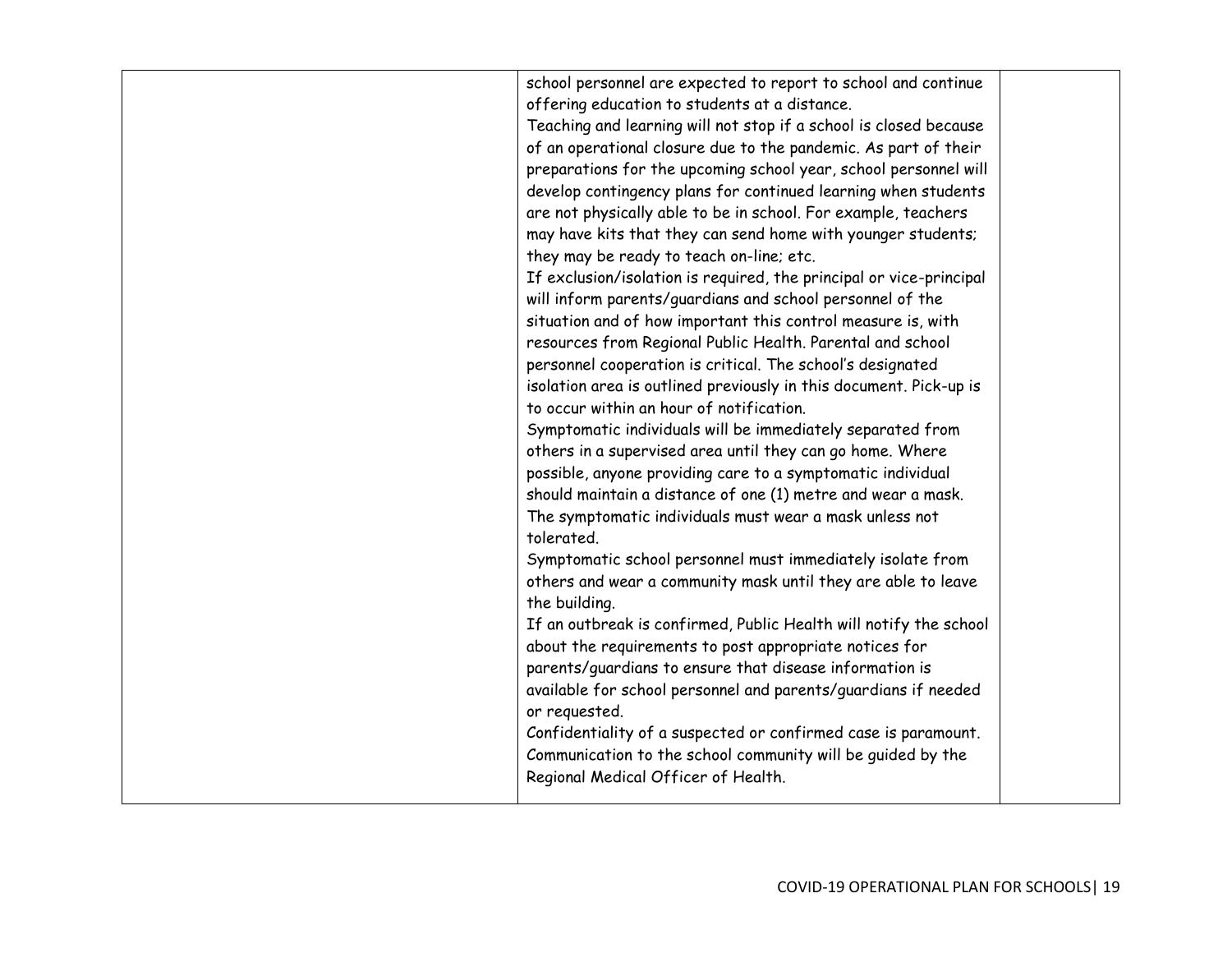Outline how the requirements for OH&S within a COVID response are being met.

# **Outbreak Management Plan – COVID Response:**

Using the *Return to School* document, outline how the requirements for COVID response are being met.

| Additional Considerations: e.g., Mental Health<br>Support                                                                                                       | Resources<br>(Examples, Templates, Guidance Documents)                                                                                                                                                                                                                                                                                                                                                                                                                                                                                                                                                                                 | <b>Status</b><br>(Done, In<br>Progress, Not<br>Started, N/A) |
|-----------------------------------------------------------------------------------------------------------------------------------------------------------------|----------------------------------------------------------------------------------------------------------------------------------------------------------------------------------------------------------------------------------------------------------------------------------------------------------------------------------------------------------------------------------------------------------------------------------------------------------------------------------------------------------------------------------------------------------------------------------------------------------------------------------------|--------------------------------------------------------------|
| Provide mental health support to all, including<br>access to an employee assistance program (EAP)<br>or information on public health supports, if<br>available. | <b>GNB Mental Health Resource</b><br>School District support staff<br>School District Human Resources Staff<br>Staff will be made aware of contact information for EAP and<br>Teacher Counselling. The P and VP will make contact with K -<br>5 teachers on a weekly basis; the EST-R will make contact<br>with Educational Assistants on a weekly basis; the P and VP<br>will make contact, custodians, administrative assistant,<br>library assistant and any other staff members on a weekly<br>basis.<br>As per Department guidelines a percentage of each day will<br>be working with students to promote their social, emotional |                                                              |